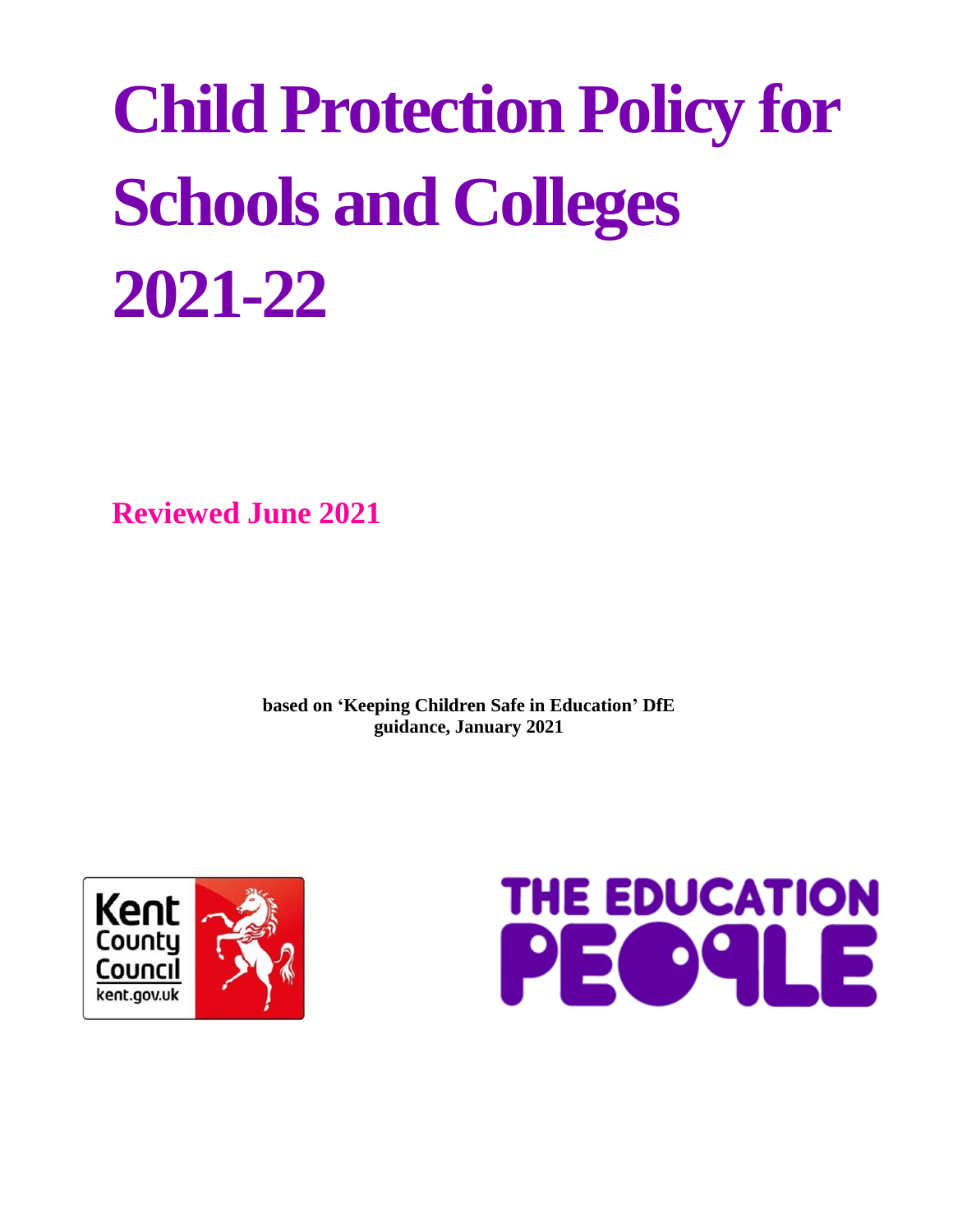

**Northfleet School for Girls Child Protection Policy** 

**This is a core policy that forms part of the induction for all staff. It is a requirement that all members of staff have access to this policy and sign to say they have read and understood its contents**.

Date written: June 2021 Date of last update: March 2021 Date agreed and ratified by Governing Body: June 2021 Date of next full review: June, 2022

**This policy will be reviewed at least annually and/or following any updates to national and local guidance and procedures.** 

# **Key Contacts**

|                                            | <b>Name</b>  | <b>NSfG</b> contact information      |
|--------------------------------------------|--------------|--------------------------------------|
| <b>Designated Safeguarding Lead (DSL)</b>  | Clare L King | c.king@nsfg.org.uk<br>01474 831020   |
| <b>Deputy Designated Safeguarding Lead</b> | Donna Selmes | d.selmes@nsfg.org.uk<br>01474 831020 |
| <b>Headteacher</b>                         | Mr C Norwood | info@nsfg.org.uk<br>01474 831020     |
| <b>Safeguarding Governor</b>               | Mr C Brooke  | info@nsfg.org.uk<br>o1474 831022     |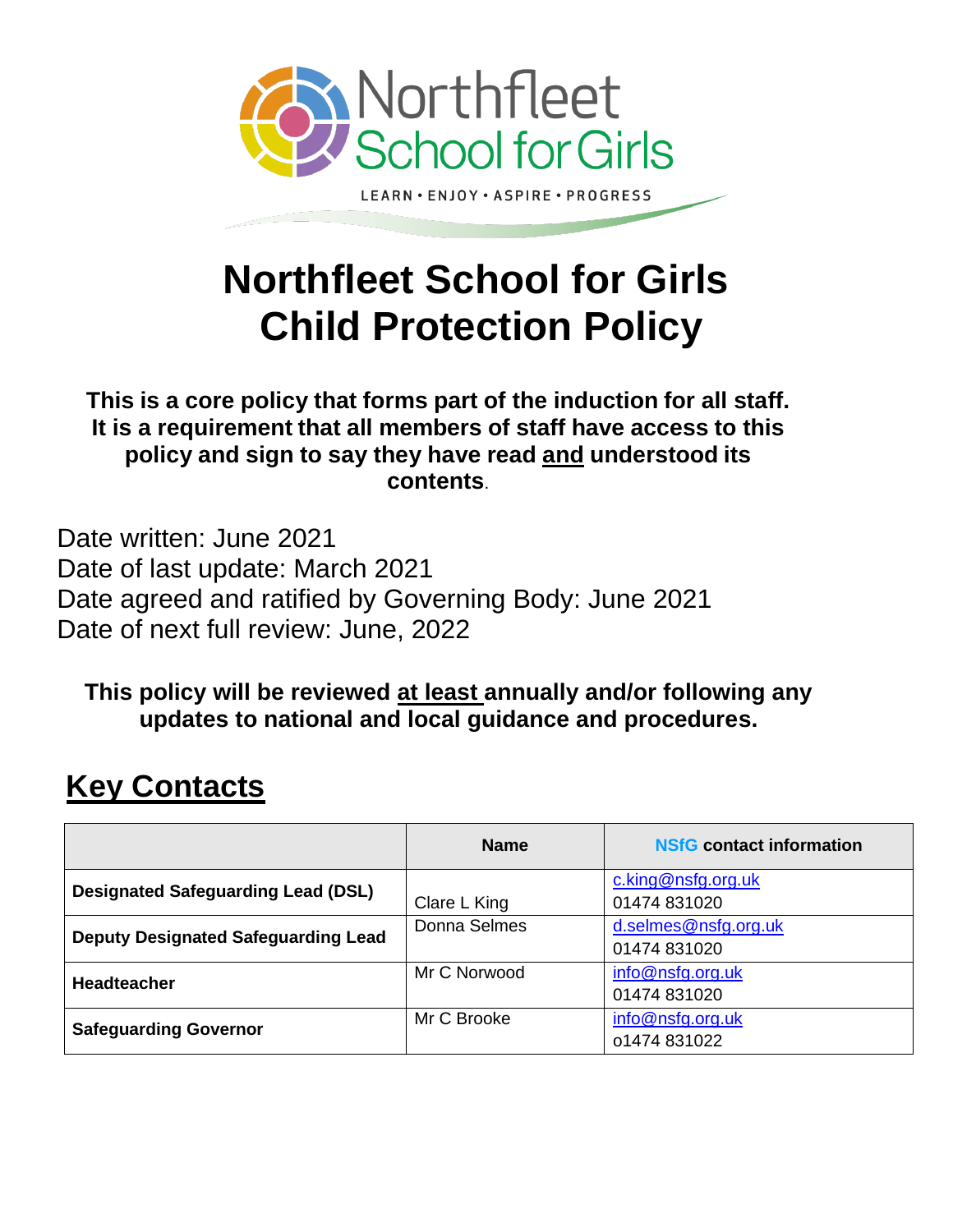# **Contents**

|                                                                           | Page no                  |
|---------------------------------------------------------------------------|--------------------------|
|                                                                           |                          |
| What to do if you have a welfare concern flowchart                        | 3                        |
| <b>Introduction and Ethos</b><br>1.                                       | $\overline{\mathcal{A}}$ |
| $\overline{2}$ .<br><b>Policy Context</b>                                 | 5                        |
| $\overline{3}$ .<br>Definition of Safeguarding                            | 5                        |
| <b>Related Safeguarding Policies</b><br>4.                                | 6                        |
| 5.<br>Policy Compliance, Monitoring and Review                            | $\overline{7}$           |
| 6.<br><b>Key Responsibilities</b>                                         | $\overline{7}$           |
| Recognising Indicators of Abuse and Neglect<br>7.                         | 10                       |
| <b>Child Protection Procedures</b><br>8.                                  | 11                       |
| 9.<br><b>Record Keeping</b>                                               | 12                       |
| 10.<br>Multi-Agency Working                                               | 13                       |
| 11. Confidentiality and Information Sharing                               | 13                       |
| 12. Complaints                                                            | 14                       |
| 13. Staff Induction, Awareness and Training                               | 14                       |
| 14. Safe Working Practice                                                 | 15                       |
| 15. Staff Supervision and Support                                         | 15                       |
| 16. Safer Recruitment                                                     | 16                       |
| 17. Allegations Against Members of Staff and Volunteers                   | 16                       |
| 18. Safeguarding Children with Special Educational Needs and Disabilities | 17                       |
| 19. Peer on Peer Abuse                                                    | 18                       |
| 20. Gangs, County Lines, Violent Crime and Exploitation                   | 20                       |
| 21. Mental Health                                                         | 21                       |
| 22. Online Safety                                                         | 21                       |
| 23. Curriculum and Staying Safe                                           | 23                       |
| 24. The Use of Premises by Other Organisations                            | 23                       |
| 25. Security                                                              | 24                       |
| 26. Local Support                                                         | 24                       |
| Appendix 1: Categories of Abuse                                           | 25                       |
| Appendix 2: National Support Organisations                                | 27                       |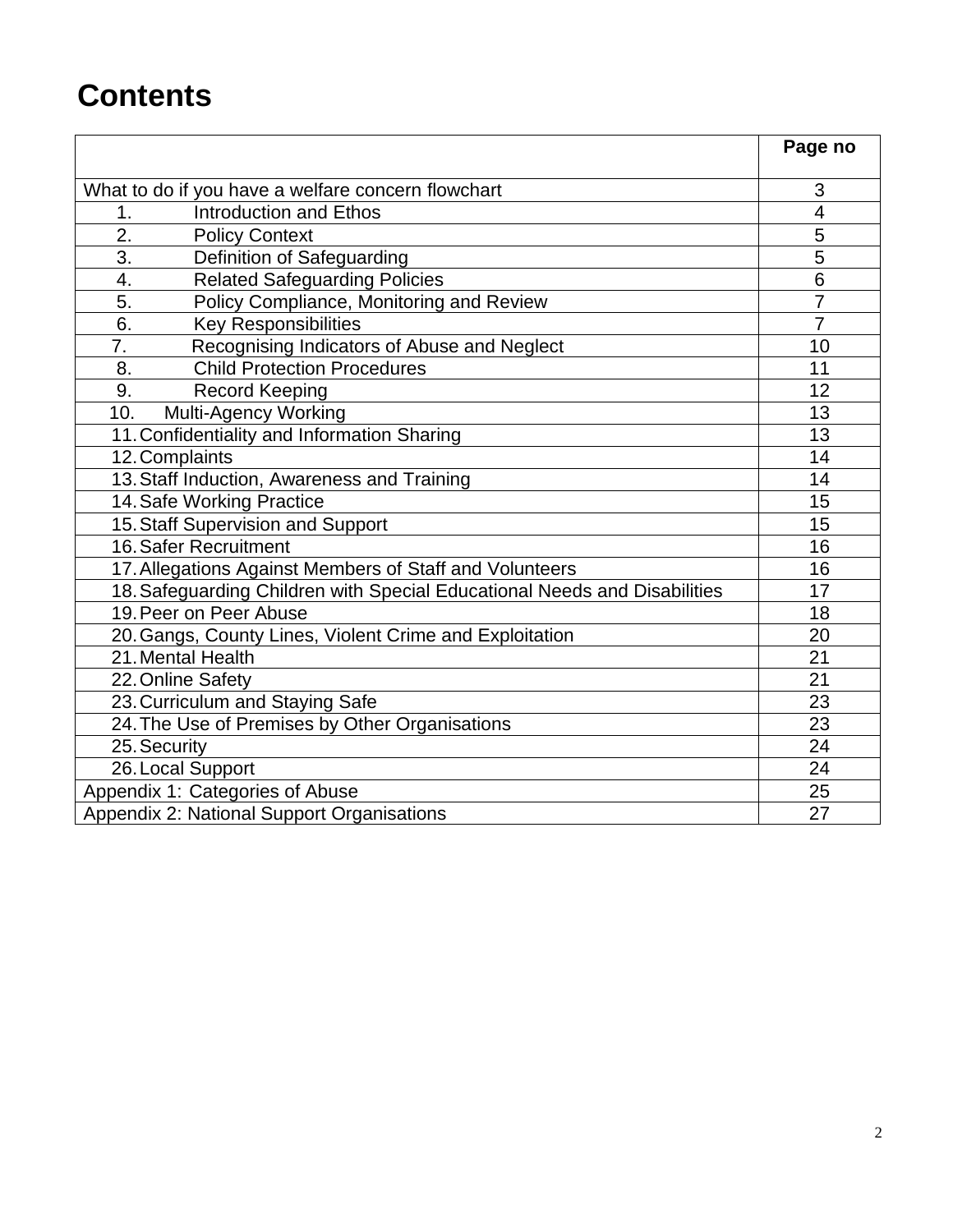#### **What to do if you have a welfare concern in Northfleet School for Girls**



The DSL/Staff will request further support if required to ensure the **child's safety** is **paramount**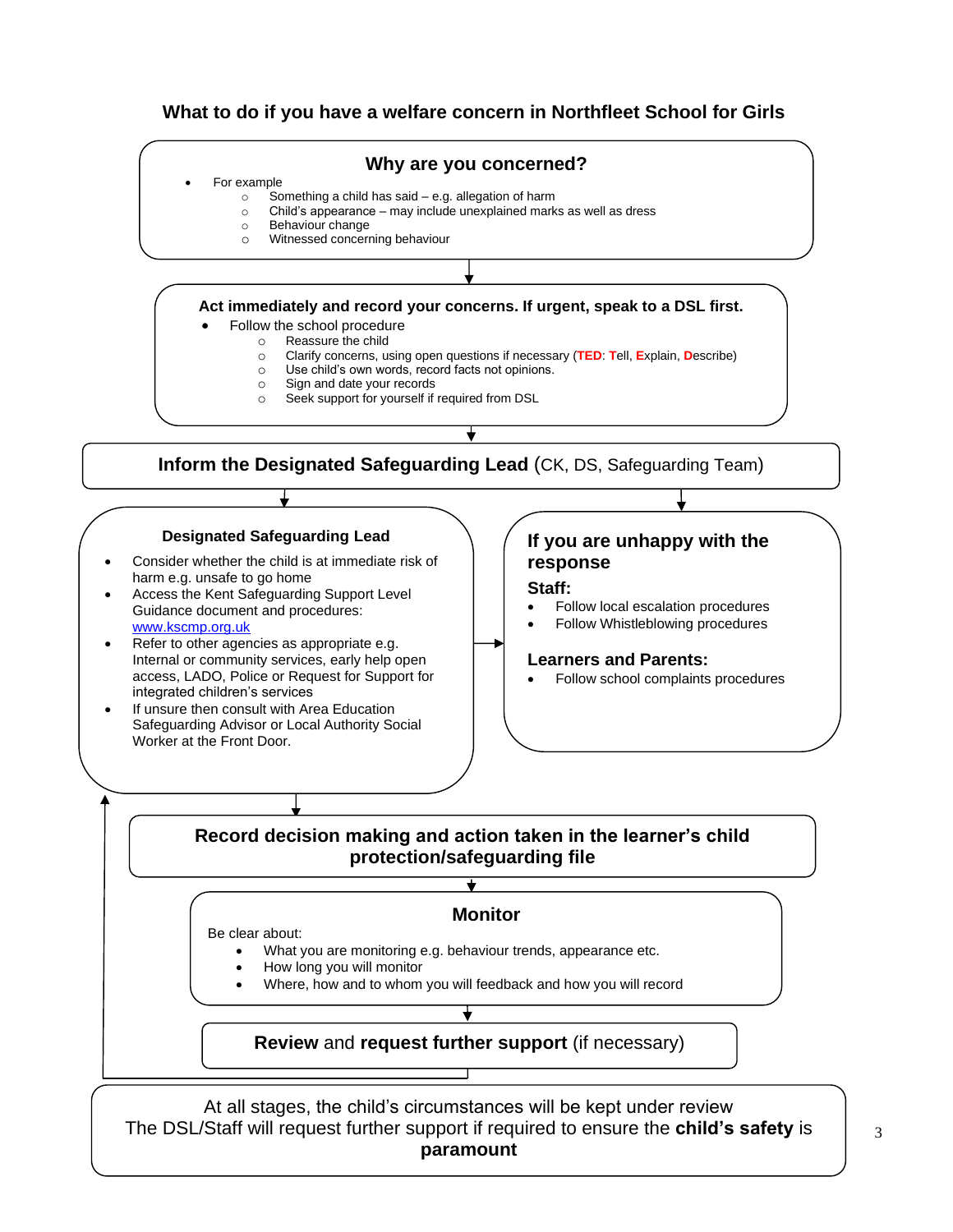## **1. Introduction and Ethos**

- Northfleet School for Girls recognise our statutory responsibility to safeguard and promote the welfare of all children. Safeguarding is everybody's responsibility and all those directly connected (staff, volunteers, governors, leaders, parents, families, and learners) are an important part of the wider safeguarding system for children and have an essential role to play in making this community safe and secure.
- Staff working with children at Northfleet School for Girls will maintain an attitude of 'it could happen here' where safeguarding is concerned.
- Northfleet School for Girls believe that the best interests of children always come first. All children (defined as those up to the age of 18) have a right to be heard and to have their wishes and feelings taken into account and all children regardless of age, gender, ability, culture, race, language, religion or sexual identity, have equal rights to protection.
- Northfleet School for Girls recognises the importance of providing an ethos and environment within school that will help children to be safe and feel safe. In our school children are respected and encourage to talk openly. All our staff understand safe professional practice and adhere to our safeguarding policies.
- Our core safeguarding principles are:
	- o **Prevention**
		- positive, supportive, safe culture, curriculum and pastoral opportunities for children, safer recruitment procedures.
	- o **Protection**
		- following the agreed procedures, ensuring all staff are trained and supported to recognise and respond appropriately and sensitively to safeguarding concerns.
	- o **Support**
		- **EXT** for all learners, parents and staff, and where appropriate specific interventions are required for those who may be at risk of harm.
	- o **Working with parents and other agencies**
		- to ensure timely, appropriate communications and actions are undertaken when safeguarding concerns arise.
- Northfleet School for Girls expects that if any member of our community has a safeguarding concern about any child or adult, they should act and act immediately.
- This policy is implemented in accordance with our compliance with the statutory guidance from the Department for Education, 'Keeping Children Safe in Education' 2020 (KCSIE) which requires individual schools and colleges to have an effective child protection policy.
- The procedures contained in this policy apply to all staff, including and governors, temporary or thirdparty agency staff and volunteers) and are consistent with those outlined within KCSIE 2021.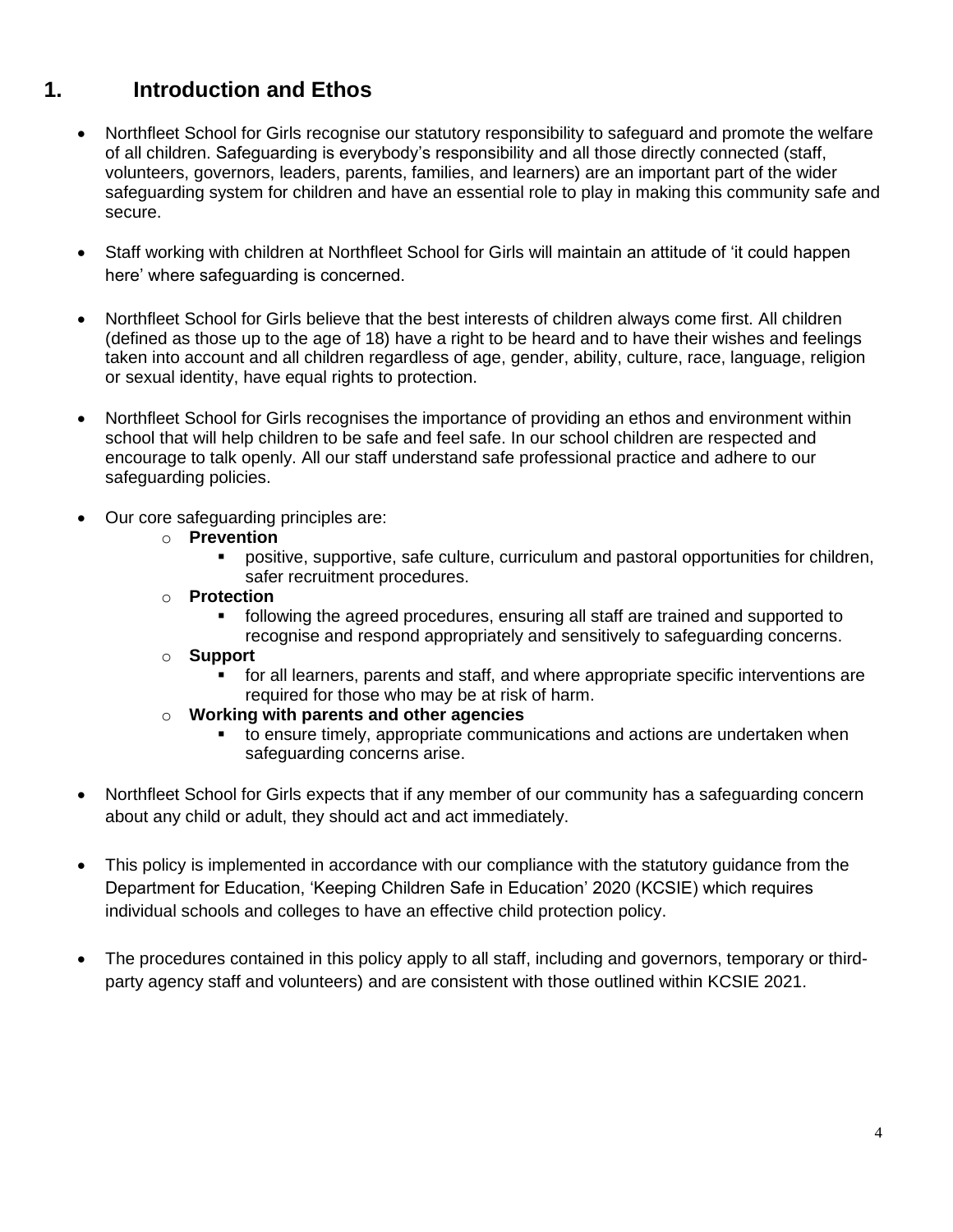## **2. Policy Context**

- This policy has been developed in accordance with the principles established by the Children Acts 1989 and 2004 and related guidance. This includes:
	- o DfE Keeping Children Safe in Education 2021 (KCSIE)
	- o Working Together to Safeguard Children 2018 (WTSC)
	- o Ofsted: Education Inspection Framework' 2019
	- o Framework for the Assessment of Children in Need and their Families 2000)
	- o Kent and Medway Safeguarding Children Procedures (Online)
	- o Early Years and Foundation Stage Framework 2017 (EYFS)
	- o The Education Act 2002
	- o The Education (Independent School Standards) Regulations 2014
	- o The Non-Maintained Special Schools (England) Regulations 2015
	- Section 175 of the Education Act 2002 requires school governing bodies, local education authorities and further education institutions to make arrangements to safeguard and promote the welfare of all children who are pupils at a school, or who are students under 18 years of age. Such arrangements will have to have regard to any guidance issued by the Secretary of State.
	- The way Northfleet School for Girls is currently operating in response to coronavirus (Covid-19) see COVID 19 Appendix, however, our safeguarding principles in accordance with KCSIE 2021 and related government guidance, remain the same. We will continue to follow government guidance and will amend this policy, as necessary.
	- We acknowledge that some learners will return to school after long periods of absence having been exposed to a range of adversity and trauma including bereavement, anxiety and in some cases increased welfare and safeguarding risks. We will work with local services (such as health and the local authority) to ensure necessary services and support are in place to support learners.

## **3. Definition of Safeguarding**

- In line with KCSIE 2021, safeguarding and promoting the welfare of children is defined for the purposes of this policy as:
	- o protecting children from maltreatment
	- o preventing impairment of children's mental and physical health or development
	- o ensuring that children grow up in circumstances consistent with the provision of safe and effective care, and
	- o taking action to enable all children to have the best outcomes.
- The school acknowledges that safeguarding includes a wide range of specific issues including (but not limited to):
	- o Abuse and neglect
	- o Bullying, including cyberbullying
	- o Children with family members in prison
	- o Children Missing Education (CME)
	- o Child missing from home or care
	- o Child Sexual Exploitation (CSE)
	- o Child Criminal Exploitation (CCE)
	- o Contextual safeguarding (risks outside the family home)
	- o County lines and gangs
	- o Domestic abuse
	- o Drugs and alcohol misuse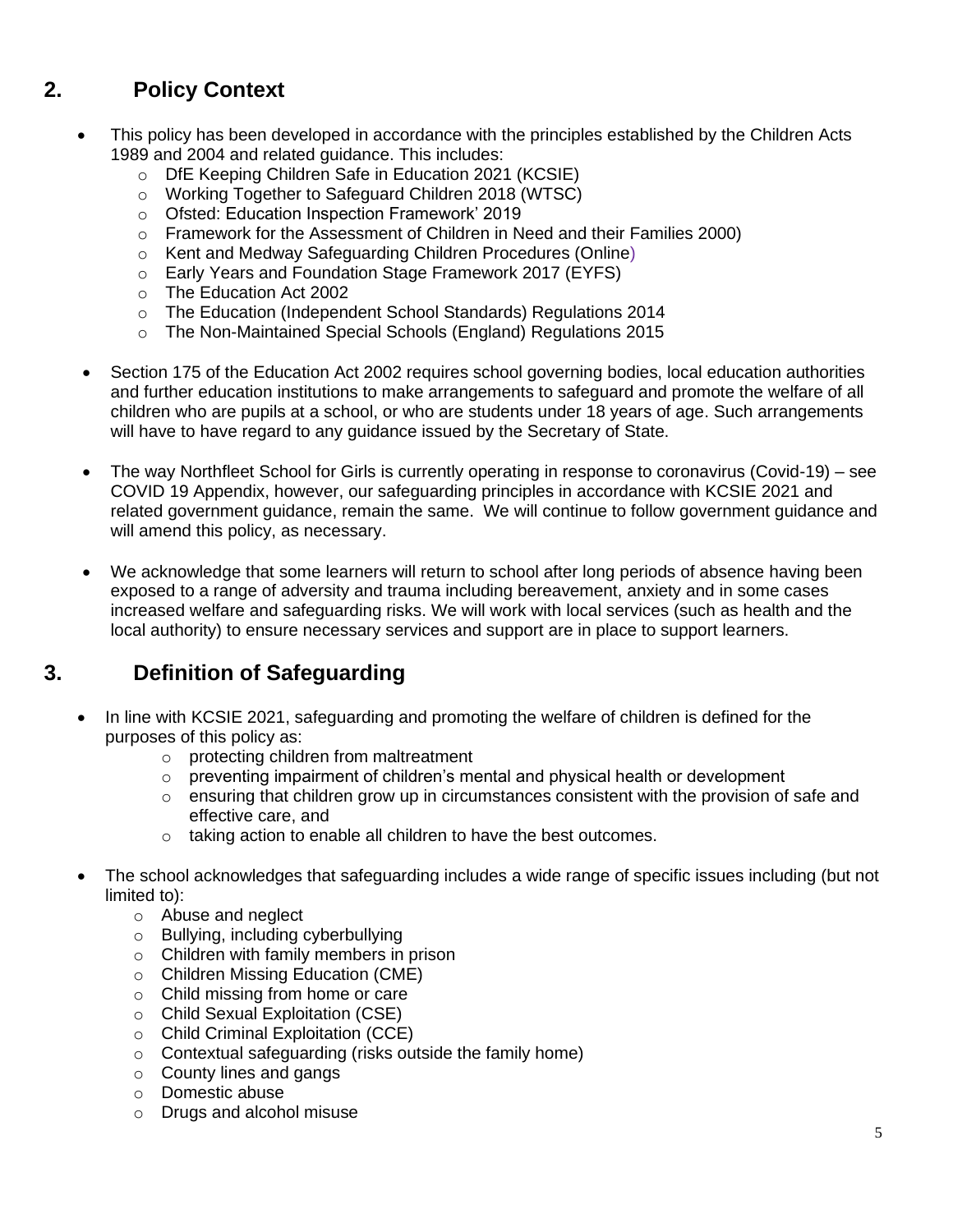- o Fabricated or induced illness
- o Faith abuse
- o Gender based abuse and violence against women and girls
- o Hate
- o Homelessness
- o Human trafficking and modern slavery
- o Mental health
- $\circ$  Nude or semi-nude image sharing, aka youth produced/involved sexual imagery or "Sexting"
- o Online safety
- o Peer on peer abuse
- o Preventing radicalisation and extremism
- o Private fostering
- o Relationship abuse
- o Serious Violence
- o Sexual Violence and Sexual Harassment
- o So-Called honour-based abuse including Female Genital Mutilation (FGM) and forced marriage
- o Upskirting

(Also see Annex A within 'Keeping children safe in education' 2021)

## **4. Related Safeguarding Policies**

- This policy is one of a series in the school integrated safeguarding portfolio and should be read and actioned in conjunction with the policies as listed below:
	- o Behaviour management and use of physical intervention
	- o Code of Conduct/Behaviour policy
	- o Online Safety; Social media and Mobile technology
	- o Anti-Bullying
	- o Data protection and Information sharing
	- o Image use
	- o Relationship and Sex Education (RSE)
	- o Health and safety, including plans for school reopening
	- o Attendance
	- o Risk assessments (e.g. school trips, use of technology, school re-opening)
	- o First aid and accidents
	- o Managing allegations against staff
	- o Staff behaviour policy, including Acceptable Use of Technology Policies (AUP)
	- o Safer recruitment procedures
	- o Whistleblowing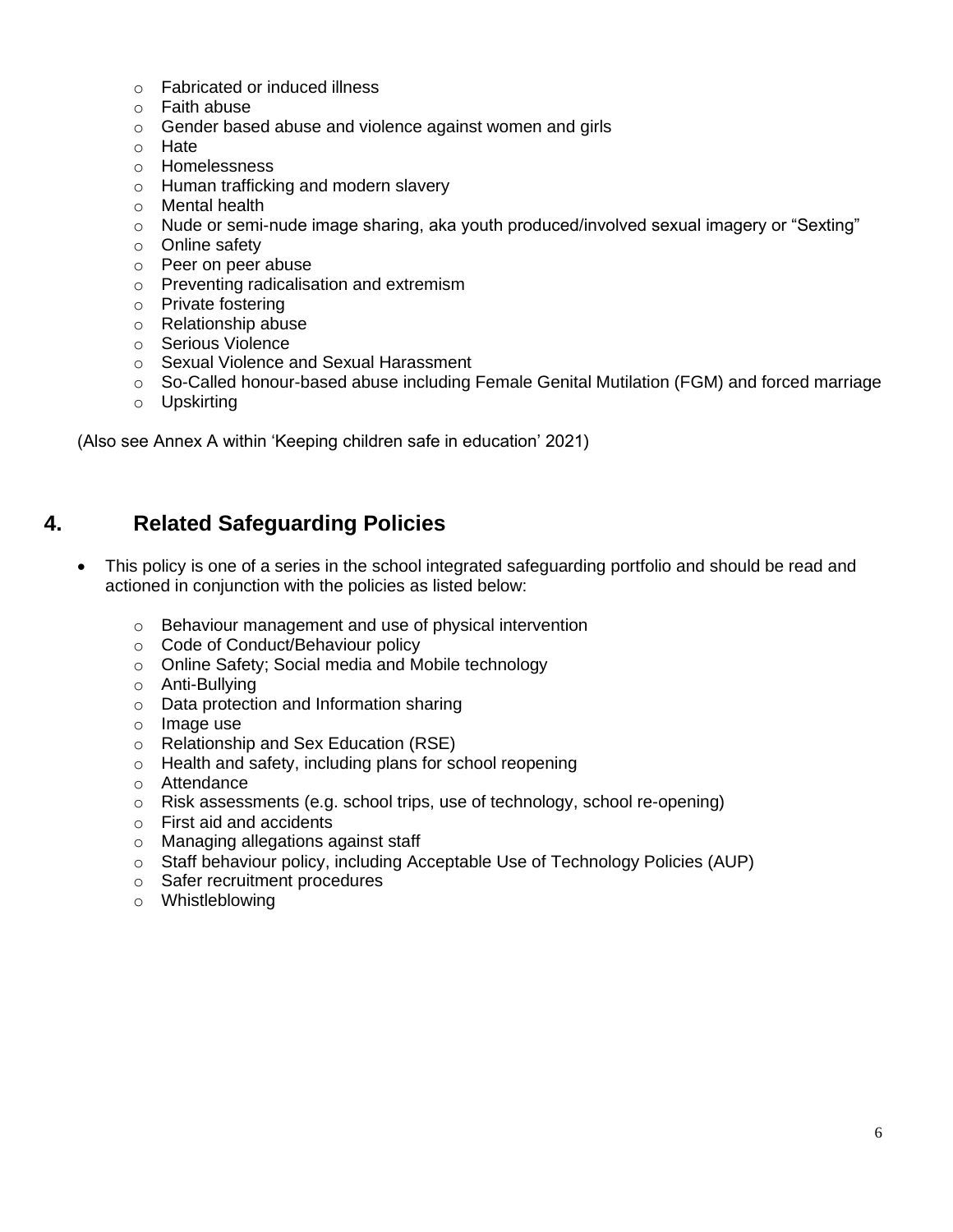## **5. Policy Compliance, Monitoring and Review**

- Northfleet School for Girls will review this policy at least annually. The policy will be revised following any national or local policy updates, any significant national events, local child protection concerns and/or any changes to our procedures.
- All staff (including temporary staff and volunteers) will be provided with a copy of this policy and part one of KCSIE. This can also be found in the School Staff Room and in the DSL Office, as well as on the School website
- Parents/carers can obtain a copy of the school Child Protection Policy and other related policies on request. Additionally, our policies can be viewed via the school website (www.NSFG.org.uk).
- The policy will be reviewed annually by the governing body which has responsibility for oversight of safeguarding and child protection systems.
- The Designated Safeguarding Lead and headteacher will ensure regular reporting on safeguarding activity and systems to the governing body. The governing body will not receive details of individual learner situations or identifying features of families as part of their oversight responsibility.

## **6. Key Responsibilities**

- The governing body have read and will follow KCSIE 2021.
- The school has a nominated governor (**Mr C Brooke)** for safeguarding. The nominated governor will support the DSL and have oversight in ensuring that the school has an effective policy which interlinks with other related policies; that locally agreed procedures are in place and being followed; and that the policies are reviewed at least annually and when required.
- The governing body and leadership team will ensure that the Designated Safeguarding Lead is supported in their role.

#### **6.1 Designated Safeguarding Lead (DSL)**

- The school has appointed Clare L King, Assistant Headteacher DSEN and Vulnerable Children, a member of the senior leadership team as the Designated Safeguarding Lead (DSL). The DSL has overall responsibility for the day-to-day oversight of safeguarding and child protection systems in school.
- The school has appointed Deputy DSLs who will have delegated responsibilities and act in the DSLs absence.
	- o Donna Selmes, Deputy DSL, School Mental Health Lead
	- o Jenny Soryal, Deputy Headteacher (awaiting DSL training)
	- $\circ$  Lorraine Grinyer, Assistant Headteacher Behaviour & Ethos (awaiting DSL training)
- Whilst the activities of the DSL may be delegated to the deputies, the ultimate lead responsibility for safeguarding and child protection remains with the DSL and this responsibility will not be delegated.
- The DSLs will undergo appropriate and specific training to provide them with the knowledge and skills required to carry out their role. Deputy DSLs will be trained to the same standard as the DSL. The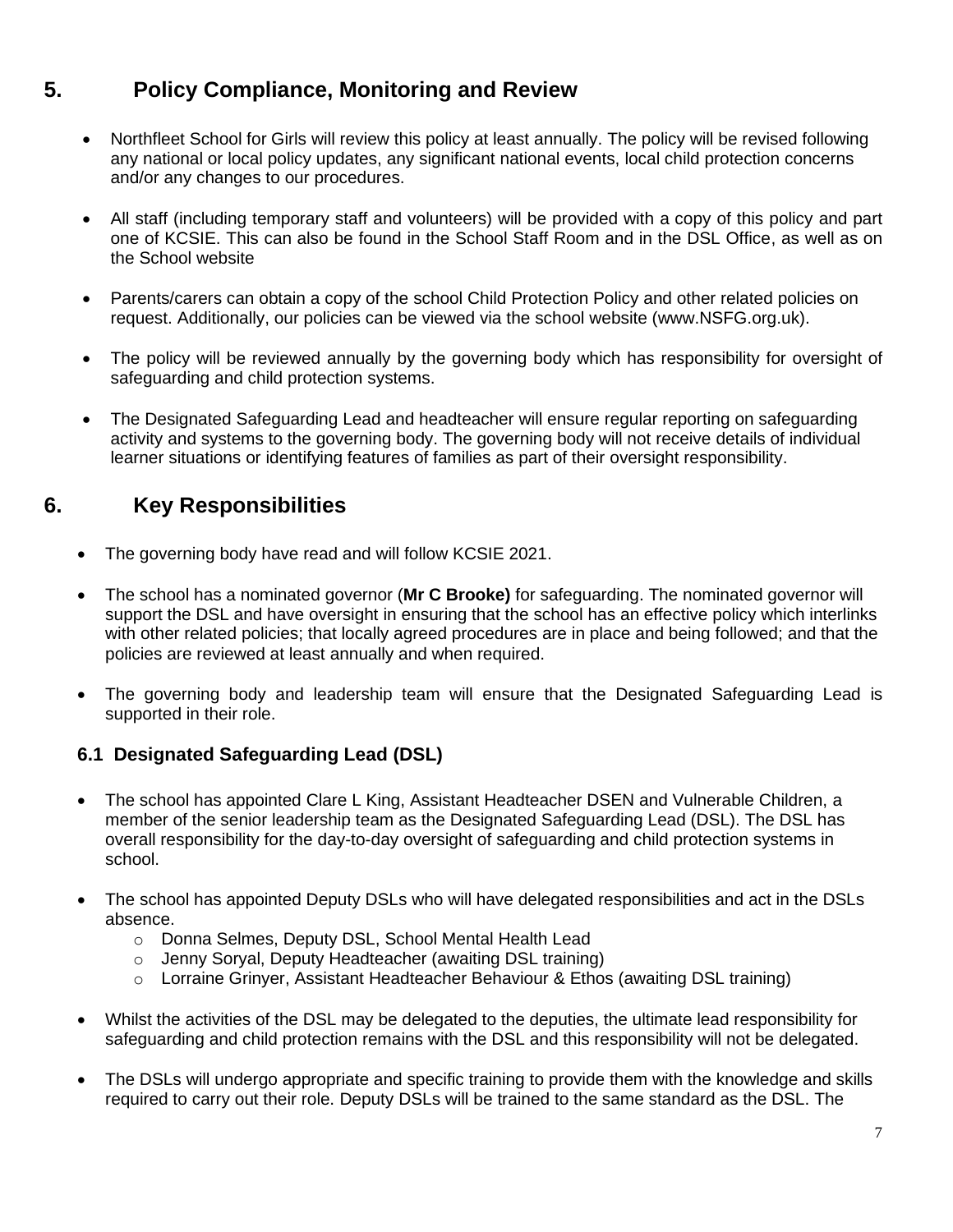DSLs training will be updated formally every two years, but their knowledge and skills will be updated through a variety of methods at regular intervals and at least annually.

- The headteacher will be kept informed of any significant issues by the DSL.
- The DSL (and deputies) will be provided with sufficient time so they can provide appropriate support to staff and children regarding any new safeguarding and welfare concerns following Covid-19. This may include handling of referrals to integrated social care and working with other agencies where appropriate.

#### • **It is the role of the DSL to:**

- $\circ$  Act as the central contact point for all staff to discuss any safeguarding concerns
- $\circ$  Maintain a confidential recording system for safeguarding and child protection concerns
- o Coordinate safeguarding action for individual children
	- When supporting children with a social worker or looked after children the DSL should have the details of the child's social worker and the name of the virtual school head in the authority that looks after the child (with the DSL liaising closely with the designated teacher)
- o Liaise with other agencies and professionals in line with KCSIE 2021 and WTSC 2018
- $\circ$  Ensure that locally established procedures as put in place by the three safeguarding partners (KSCMP), including referrals, are followed, as necessary.
- $\circ$  Represent, or ensure the school is appropriately represented at multi-agency safeguarding meetings (including Child Protection conferences)
- o Manage and monitor the school role in any multi-agency plan for a child.
- $\circ$  Be available during term time (during school hours) for staff in the school to discuss any safeguarding concerns.
- $\circ$  Help promote educational outcomes by sharing the information about the welfare, safeguarding and child protection issues that children, including children with a social worker, are experiencing, or have experienced, with teachers and school leadership staff.
- $\circ$  Ensure adequate and appropriate DSL cover arrangements in response to any closures and out of hours and/or out of term activities.
- $\circ$  Ensure all staff access appropriate safeguarding training and relevant updates in line with the recommendations within KCSIE (2021)

## **6.2 Members of Staff**

#### **All members of staff have a responsibility to:**

- Provide a safe environment in which children can learn.
- Be prepared to identify children who may benefit from additional support.
- Understand and use the process for accessing additional help and their role in it.
- Understand their school safeguarding policies and systems.
- Undertake regular and appropriate training which is regularly updated.
- Be aware of the process of making referrals to children's social care and statutory assessment under the Children Act 1989.
- Know what to do if a child tells them that he or she is being abused or neglected and understand the impact abuse and neglect can have upon a child.
- Be able to identify and act upon indicators that children are, or at risk of developing mental health issues.
- Know how to maintain an appropriate level of confidentiality.
- Be aware of the indicators of abuse and neglect so that they can identify cases of children who may need help or protection.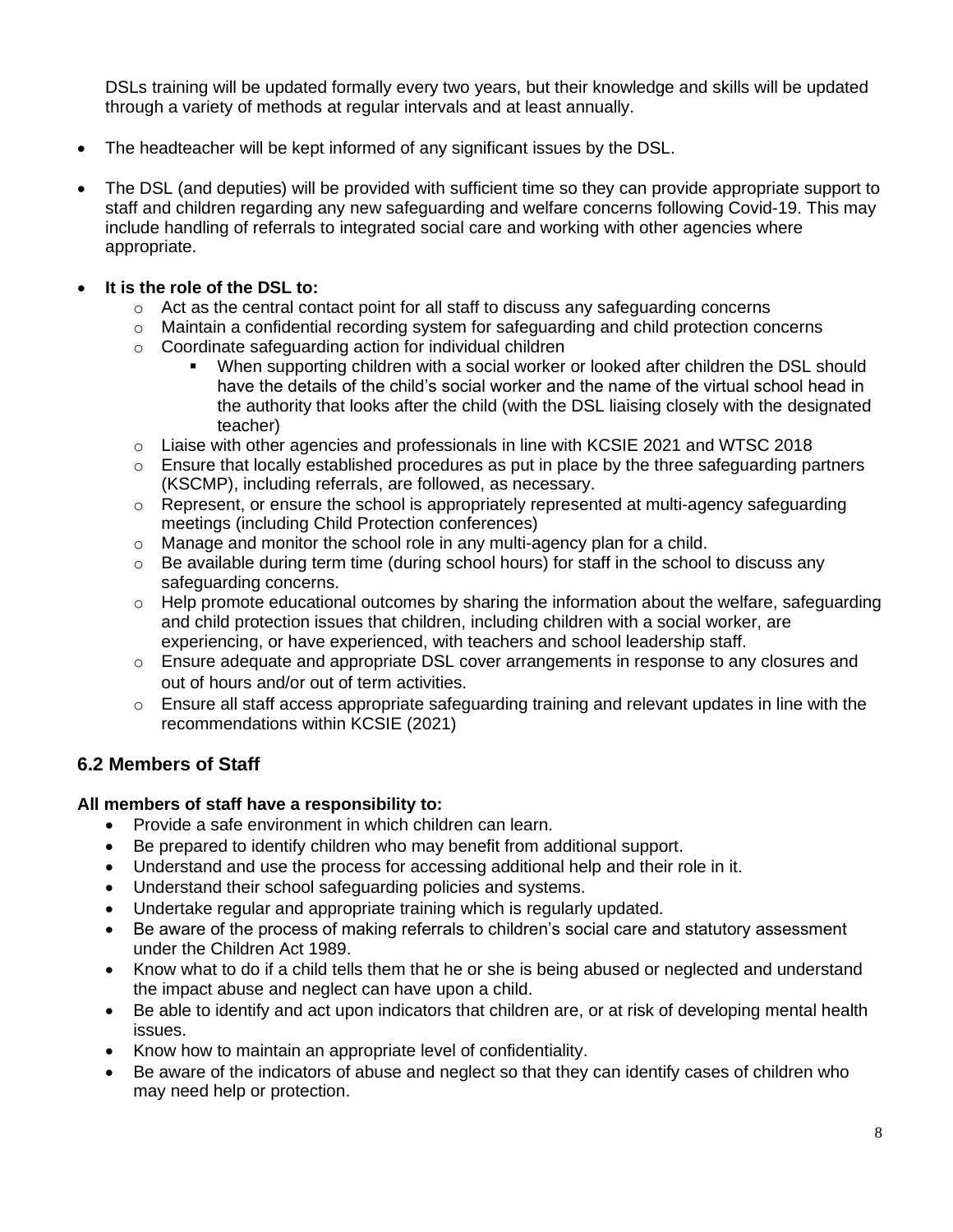## **6.3 Children and Young People**

#### **Children and young people (learners) have a right to:**

- Feel safe, be listened to, and have their wishes and feelings taken into account.
- As part of ongoing School evaluation procedures contribute to the development of school safeguarding policies.
- Receive help from a trusted adult.
- Learn how to keep themselves safe, including online.

#### **6.4 Parents and Carers**

#### **Parents/carers have a responsibility to:**

- Understand and adhere the relevant school policies and procedures.
- Talk to their children about safeguarding issues with their children and support the school in their safeguarding approaches.
- Identify behaviours which could indicate that their child is at risk of harm including online.
- Seek help and support from the school or other agencies.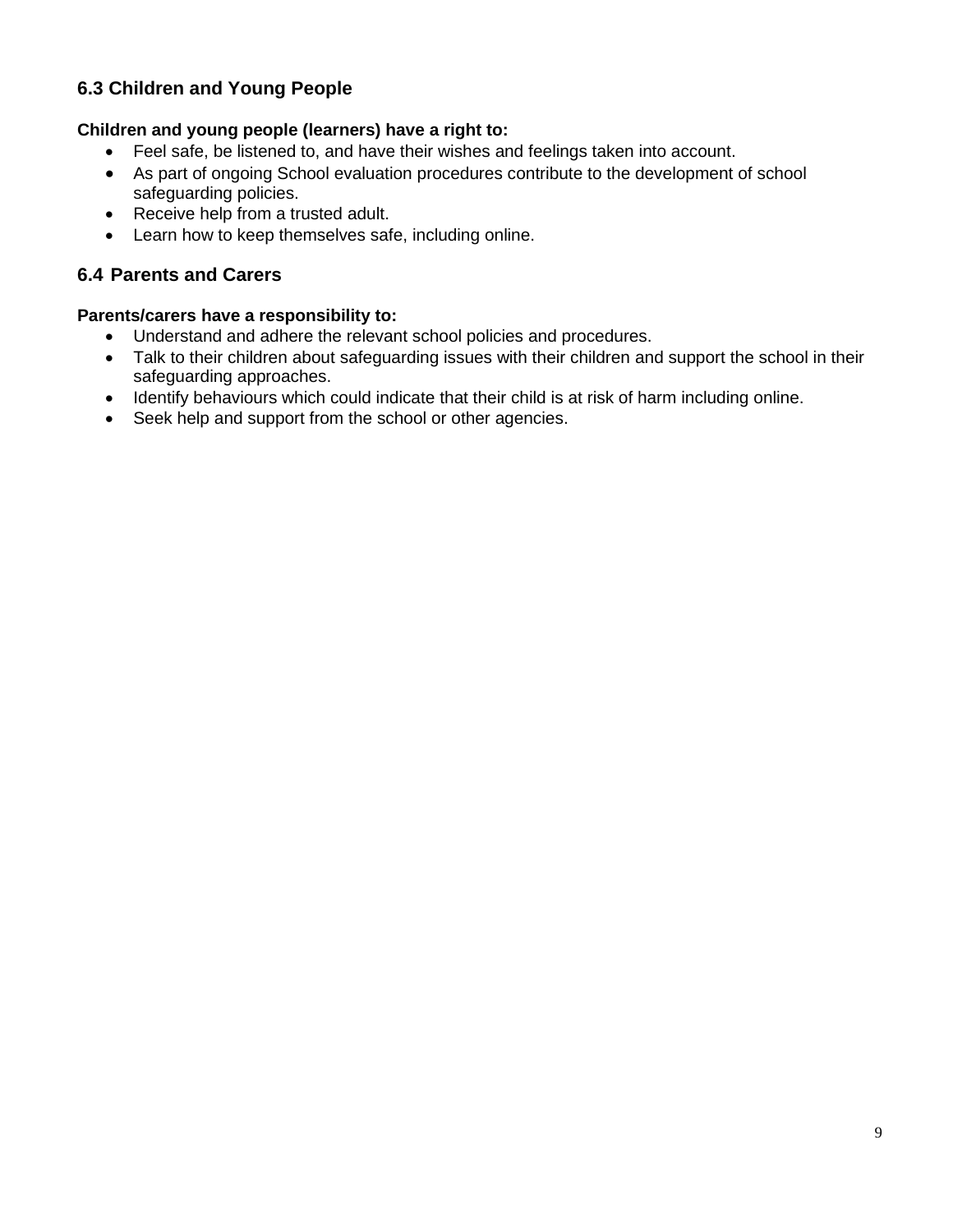## **7. Recognising Indicators of Abuse and Neglect**

- All staff in school are made aware of the definitions and indicators of abuse and neglect as identified by Working Together to Safeguard Children (2018) and Keeping Children Safe in Education 2021. This is outlined locally within the [Kent Support Levels Guidance.](https://www.kscmp.org.uk/guidance/kent-support-levels-guidance)
- Northfleet School for Girls recognise that when assessing whether a child may be suffering actual or potential harm there are four categories of abuse:
	- o Physical abuse
	- o Sexual abuse
	- o Emotional abuse
	- o Neglect
		- For further information see Appendix 1.
- All members of staff are expected to be aware of and follow this approach if they are concerned about a child:



'What to do if you are worried a child is being abused' 2015

- Members of staff are aware that concerns may arise in many different contexts and can vary greatly in terms of their nature and seriousness. The indicators of child abuse and neglect can vary from child to child. Children develop and mature at different rates, so what appears to be worrying behaviour for a younger child might be normal for an older child.
- It is important to recognise that indicators of abuse and neglect do not automatically mean a child is being abused however all concerns should be taken seriously and explored by the DSL on a case-by-case basis.
- Northfleet School for Girls recognises that some children have additional or complex needs and may require access to intensive or specialist services to support them.
- Parental behaviors' may also indicate child abuse or neglect, so staff should also be alert to parent-child interactions or concerning parental behaviours; this could include parents who are under the influence of drugs or alcohol or if there is a sudden change in their mental health.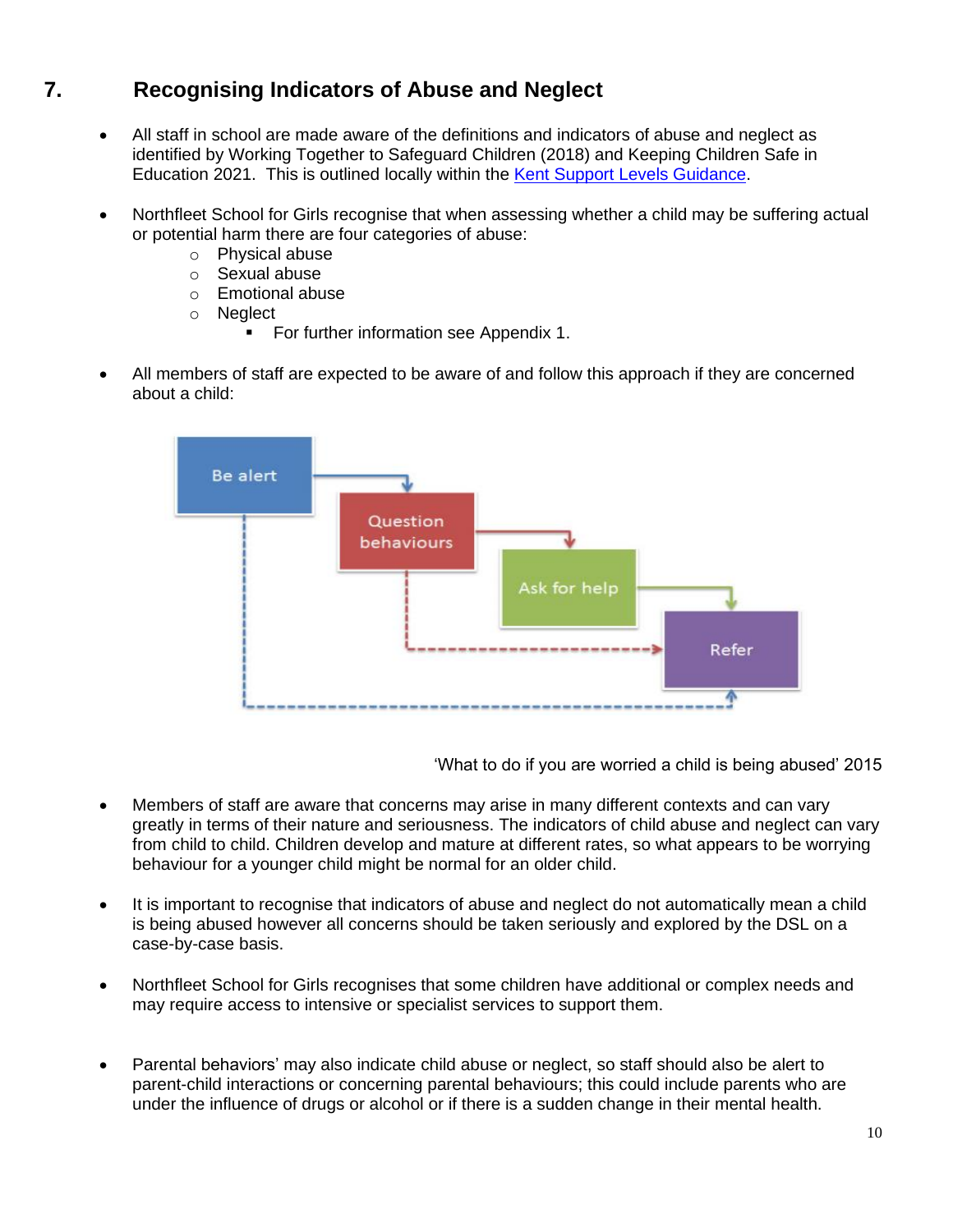- Children may report abuse happening to themselves, their peers or their family members. All reports made by children to staff will be taken seriously and will be responded to in line with this policy.
- Safeguarding incidents and/or behaviours can be associated with factors outside the School and/or can occur between children offsite. Children can be at risk of abuse or exploitation in situations outside their families. Extra-familial harms take a variety of different forms and children can be vulnerable to multiple harms including (but not limited to) sexual exploitation, criminal exploitation, and serious youth violence.
- By understanding the indicators or abuse and neglect, we can respond to problems as early as possible and provide the right support and services for the child and their family.
- If deemed necessary by the headteacher or by staff authorised by the headteacher following a concern about a child's safety or welfare, the searching and screening of children and confiscation of any items, including electronic devices, will be managed in line with the DfE '[Searching,](https://www.gov.uk/government/publications/searching-screening-and-confiscation)  [screening and confiscation at school'](https://www.gov.uk/government/publications/searching-screening-and-confiscation) guidance. Any searching/screening would be carried out by a member of DSL / SLT supported by an ESL

## **8. Child Protection Procedures**

- If staff are made aware of a child protection concern, they are expected to:
	- o listen carefully to the concern and be non-judgmental.
	- o Record the concern through the 'MyConcern' software as soon as practically possible
	- $\circ$  only use open questions to clarify information where necessary, e.g. who, what, where, when or Tell, Explain, Describe (TED).
	- $\circ$  not promise confidentiality as concerns will have to be shared further, for example, with the DSL and potentially Integrated Children's Services.
	- o be clear about boundaries and how the report will be progressed.
	- o record the concern in line with school record keeping requirements (see section 9).
	- $\circ$  Where it is felt that a child in in immediate danger a member of the senior leadership will be found in person.
	- Northfleet School for Girls adheres to the Kent Safeguarding Children Multi-Agency Partnership procedures (KSCMP). The full KSCMP procedures and additional guidance relating to reporting concerns and specific safeguarding issues can be found on their website: <https://www.kscmp.org.uk/>
	- Northfleet School for Girls is an [Operation Encompass School.](https://www.operationencompass.org/) This means we work in partnership with Kent Police to provide support to children experiencing domestic abuse.
	- Northfleet School for Girls recognise that in situations where there are immediate child protection concerns identified in line with Support Level Guidance, it is NOT to investigate as a single agency but to act in line with KSCMP guidance which may involve multi-agency decision making**.**
	- The DSL may seek advice or guidance from their Area Education Safeguarding Advisor from the Education Safeguarding Service before deciding next steps. They may also seek advice or guidance from a social worker at the Front Door service who are the first point of contact for Integrated Children's Services (ICS).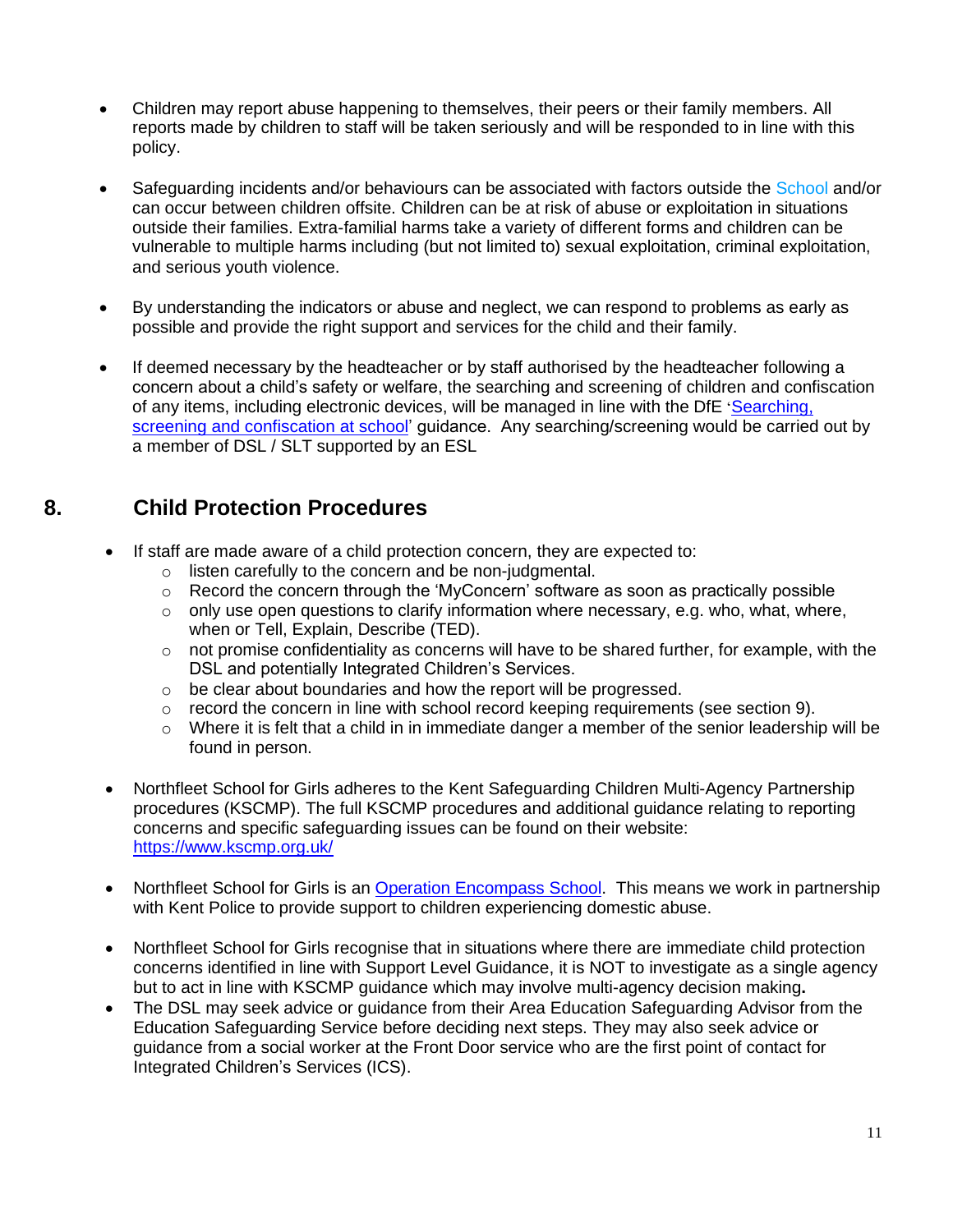- If a child is in immediate danger or is at risk of harm, a request for support will be made immediately to Integrated Children's Services (Front Door) and/or the police in line with KSCMP procedures.
- In most cases, a request for support will be made by the DSL or a deputy. If anyone other than the DSL makes a referral to external services, they will inform the DSL as soon as possible.
- In the event of a request for support to the Front Door being necessary, parents/carers will be informed and consent to this will be sought by the DSL in line with guidance provided by KSCMP.
	- $\circ$  Parents/carers will be informed unless there is a valid reason not to do so, for example, if to do so would put a child at risk of harm or would undermine a criminal investigation.
- The DSL will keep all early help cases under constant review and consideration will be given to a request for support to the Front Door if the situation does not appear to be improving or is getting worse.
- If, after a request for support or any other planned external intervention, a child's situation does not appear to be improving, the DSL will consider following **KSCMP** escalation procedures to ensure their concerns have been addressed and, most importantly, that the child's situation improves. DSLs may request support with this via the Education Safeguarding Service.

## **9. Record Keeping**

- All safeguarding concerns, discussions and decisions, and reasons for those decisions, will be recorded in writing on MyConcern (historic data prior to June 2021 is kept in MS TEAMS) and passed without delay to the DSL
- Child Protection records will record facts and not personal opinions. A body map will be completed if injuries have been observed.
	- $\circ$  If members of staff are in any doubt about recording requirements, they will discuss their concerns with the DSL.
- All safeguarding concerns should be sent through to the DSL and the safeguarding team using **MyConcern**
- Reports/Records will be completed as soon as possible after the incident/event. If there is an immediate concern the member of staff should consult with a DSL as reporting urgent concerns takes priority.
- Safeguarding records are kept for individual children and are maintained separately from all other records relating to the child in the school. Safeguarding records are kept in accordance with data protection legislation and are retained centrally and securely by the DSL. Safeguarding records are shared with staff on a 'need to know' basis only.
- All safeguarding records will be transferred in accordance with data protection legislation to the child's subsequent school, under confidential and separate cover. These will be given to the new DSL and a receipt of delivery will be obtained.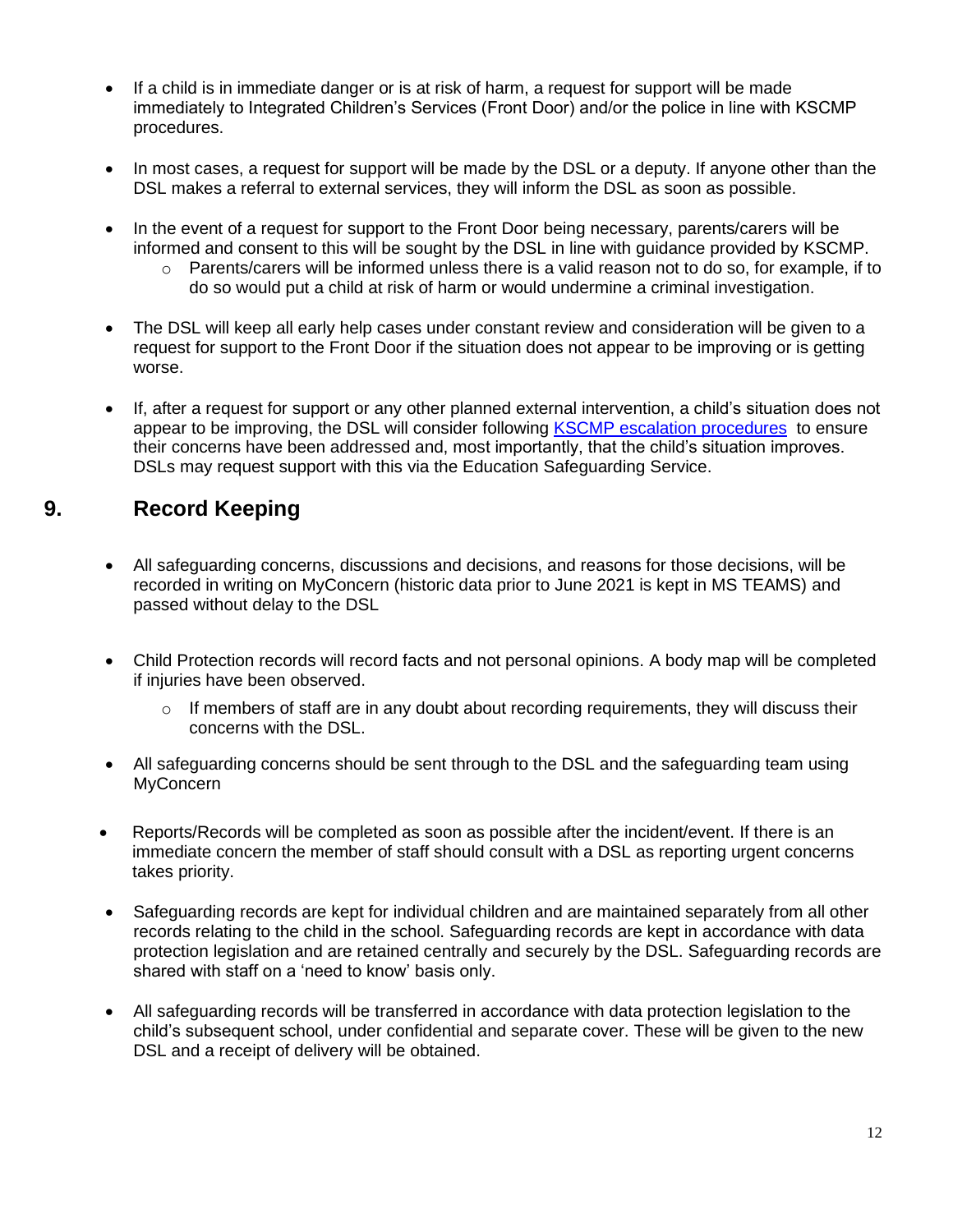• In addition to the child protection file, the DSL will also consider if it would be appropriate to share any information with the DSL at the new school or college in advance of a child leaving. For example, information that would allow the new school or college to continue to provide support.

## **10. Multi-Agency Working**

- Northfleet School for Girls recognises and is committed to its responsibility to work within the KSCMP multi-agency safeguarding arrangements. The leadership team and DSL will work to establish strong and co-operative local relationships with professionals in other agencies in line with statutory guidance.
- Northfleet School for Girls recognises the importance of multi-agency working and is committed to working alongside partner agencies to provide a coordinated response to promote children's welfare and protect them from harm. This includes contributing to KSCMP processes as required. Such as, participation in relevant safeguarding multi-agency plans and meetings, including Child Protection Conferences, Core Groups, Strategy Meetings, Child in Need meetings or other early help multi-agency meetings.

## **11. Confidentiality and Information Sharing**

- Northfleet School for Girls recognises our duty to share relevant information with appropriate *age*ncies in matters relating to child protection at the earliest opportunity as per statutory guidance outlined within KCSIE 2021.
- The Data Protection Act 2018 and GDPR do not prevent the sharing of information for the purposes of keeping children safe. Fears about sharing information must not be allowed to stand in the way of the need to safeguard and promote the welfare and protect the safety of children (KCSIE 2021). DfE [''Information sharing advice for safeguarding practitioners''](https://www.gov.uk/government/publications/safeguarding-practitioners-information-sharing-advice) (2018) provides further detail. This will be kept on MS TEAM secure safeguarding area
- The headteacher or DSL will disclose information about a learner on a 'need to know' basis.
- Northfleet School for Girls has an appropriately trained Data Protection Officer (DPO) as required by the General Data Protection Regulations (GDPR) to ensure that our school is compliant with all matters relating to confidentiality and information sharing requirements – DPO - Miss K Leigh
- All members of staff must be aware that whilst they have duties to keep any information confidential, in line with our Confidentiality and Whistleblowing Policy, they also have a professional responsibility to share information with other agencies to safeguard children. All staff are aware they cannot promise confidentiality in situations which might compromise a child's safety or wellbeing.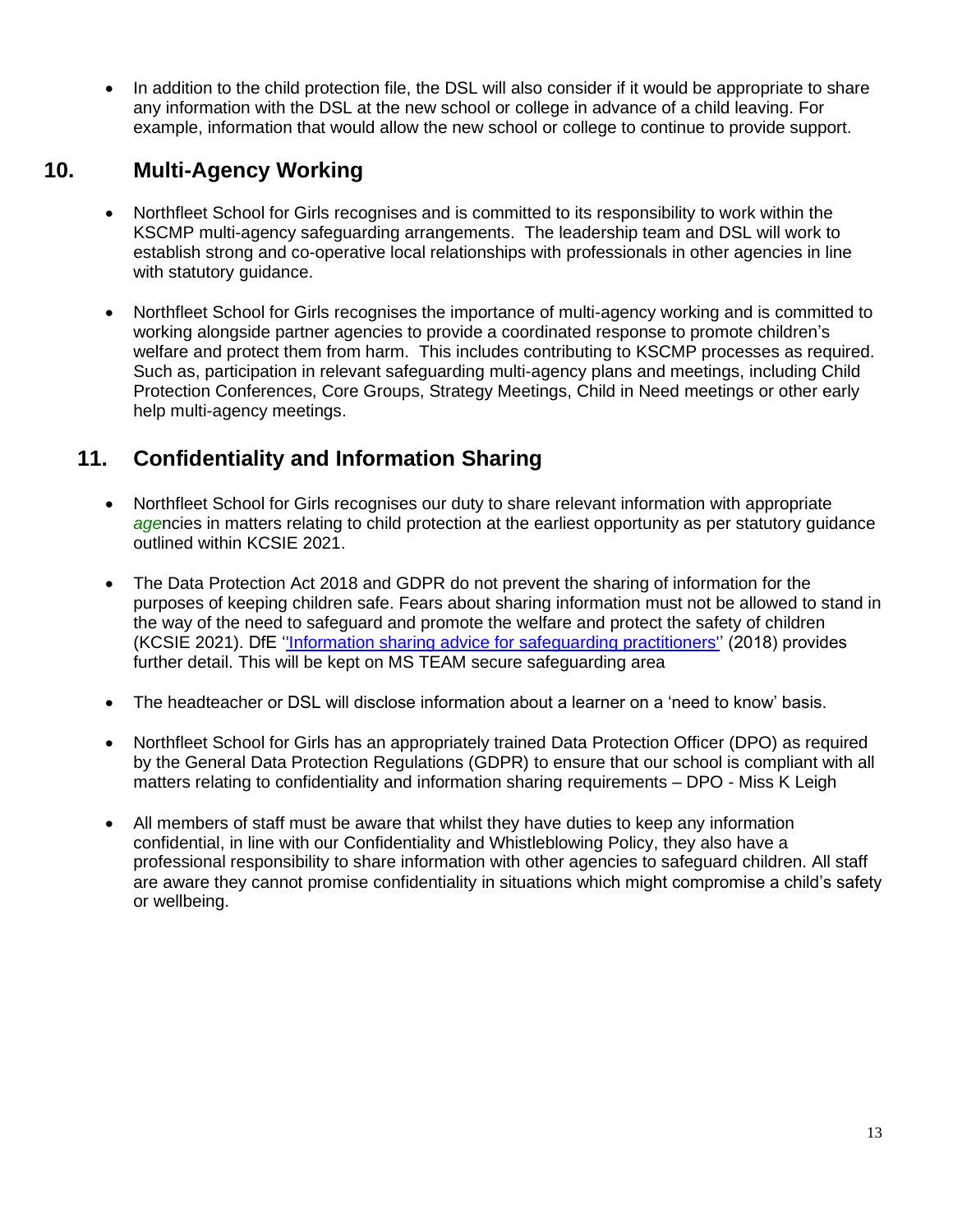## **12. Complaints**

- All members of the school community should feel able to raise or report any concerns about children's safety or potential failures in the school safeguarding regime. The school has a Complaints Procedure available to parents, learners and members of staff and visitors who wish to report concerns or complaints. This can be found in the staff shared area / TEAMS and on the school website
- Whilst we encourage members of our community to report concerns and complaints directly to us, we recognise this may not always be possible. Children, young people, and adults who have experienced abuse at school can contact the NSPCC 'Report Abuse in Education' helpline on [0800 136 663](tel:0800%20136%20663) or via email: [help@nspcc.org.uk](mailto:help@nspcc.org.uk)
- Staff can also access the NSPCC whistleblowing helpline if they do not feel able to raise concerns regarding child protection failures internally.
	- $\circ$  Staff can call 0800 028 0285 (8:00 AM to 8:00 PM Monday to Friday) or email [help@nspcc.org.uk.](mailto:help@nspcc.org.uk)
- The leadership team at Northfleet School for Girls will take all concerns reported to the school seriously and all complaints will be considered and responded to in line with the relevant and appropriate process.
	- o Anything that constitutes an allegation against a member of staff or volunteer will be dealt with in line with section 17 of this policy.

## **13. Staff Induction, Awareness and Training**

- All members of staff have been provided with a copy of part one of 'Keeping Children Safe in Education' (2021) which covers safeguarding information for all staff.
	- o School leaders, including the DSL will read the entire document and School leaders and all members of staff who work directly with children will access annex A.
	- $\circ$  All members of staff have signed to confirm that they have read and understood the guidance shared with them. This information is kept in the single central record
- The DSL will ensure that all new staff and volunteers (including agency and third-party staff) receive child protection training and information to ensure they are aware of the school internal safeguarding processes as part of their induction. This training will ideally be a face-to-face session (alternatively an online or video session) within a week of joining NSfG.A videoed training will be given in the first instance, leaflets for all visitors
- All staff members (including agency and third-party staff) will receive appropriate child protection training to ensure they are aware of a range of safeguarding issues. This training will include online safety and will take place at least annually.
- In addition to specific child protection training, all staff will receive regular safeguarding and child protection updates - via email and staff briefings at least 3 times annually, to provide them with relevant skills and knowledge to safeguard children effectively.
- All staff members (including agency and third-party staff) will be made aware of the school expectations regarding safe and professional practice via the staff behaviour policy / code of conduct and Acceptable Use Policy (AUP)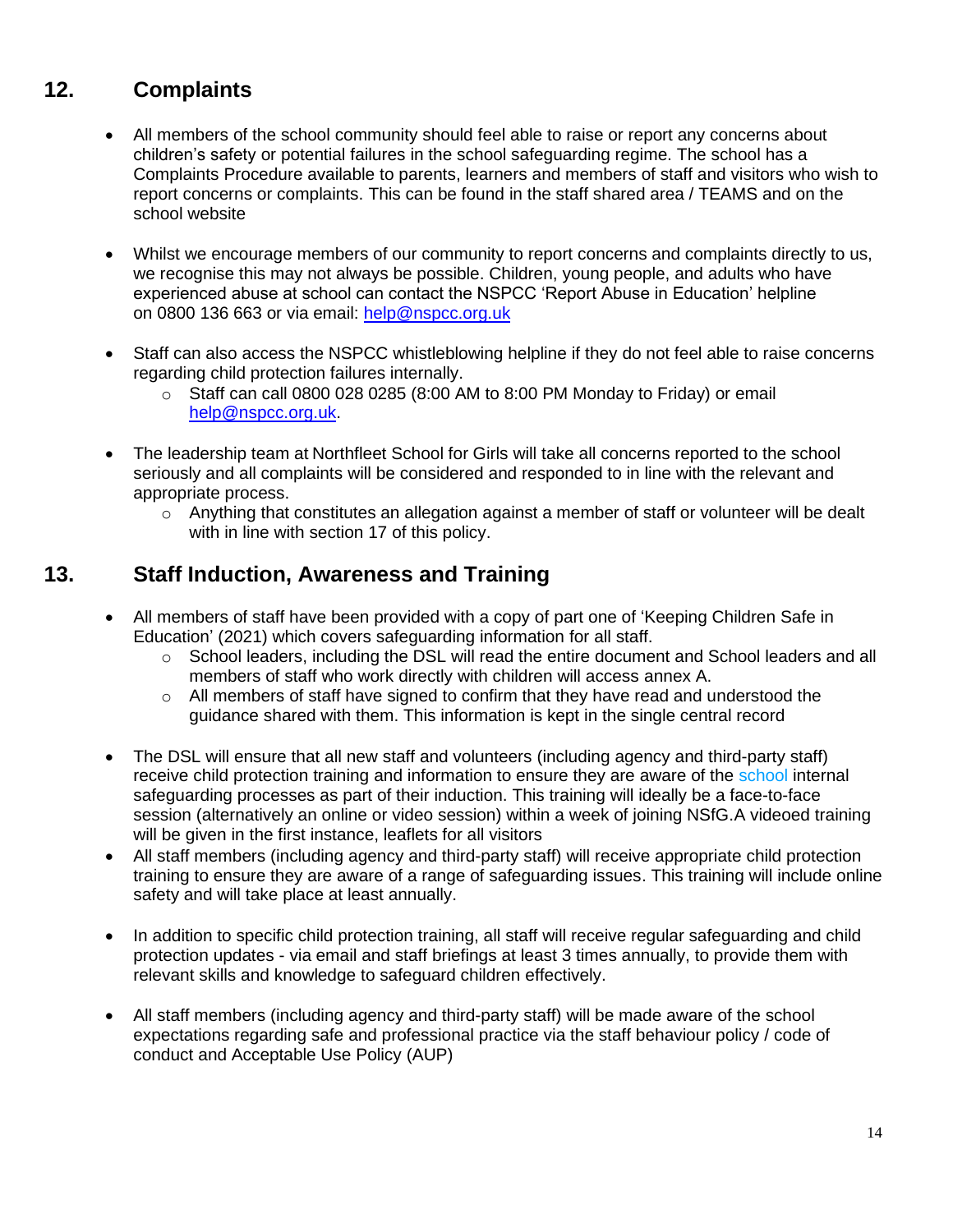- Staff will be encouraged to contribute to and shape school safeguarding arrangements and child protection policies through open and ongoing dialogue with staff
- The DSL and headteacher will provide an annual report to the governing body detailing safeguarding training undertaken by all staff and will maintain up to date register of who has been trained through the September FGB meetings annually.
- Although the school has a nominated lead for the governing body ( Mr C Brooke), all members of the governing body will access appropriate safeguarding training which covers their specific strategic responsibilities on a regular basis.

## **14. Safer Working Practice**

- All members of staff are required to work within our clear guidelines on safer working practice as outlined in the school behaviour policy/code of conduct. The DSL will ensure that all staff and volunteers have read the child protection policy and staff behaviour policy/code of conduct and understand that their behaviour and practice must be in line with it.
- Staff will be made aware of the school behaviour management and physical intervention policies*,*  and any physical interventions/use of reasonable force must be in line with agreed policy and procedures and national guidance.
- All staff will be made aware of the professional risks associated with the use of social media and electronic communication (such as email, mobile phones, texting, social networking). Staff will adhere to relevant school policies including staff code of conduct / Acceptable Use Policies

## **15. Staff Supervision and Support**

- The induction process will include familiarisation with child protection responsibilities and procedures to be followed if members of staff have any concerns about a child's safety or welfare.
- The school will provide appropriate supervision and support for all members of staff to ensure that:
	- $\circ$  All staff are competent to carry out their responsibilities for safeguarding and promoting the welfare of children
	- o All staff are supported by the DSL in their safeguarding role.
	- $\circ$  All members of staff have regular reviews of their own practice to ensure they improve over time.
- Any member of staff affected by issues arising from concerns for children's welfare or safety can seek support from the DSL.
- The DSL will also put staff in touch with outside agencies for professional support if they so wish. Staff can also approach organisations such as their Union, the Education Support Partnership or other similar organisations directly.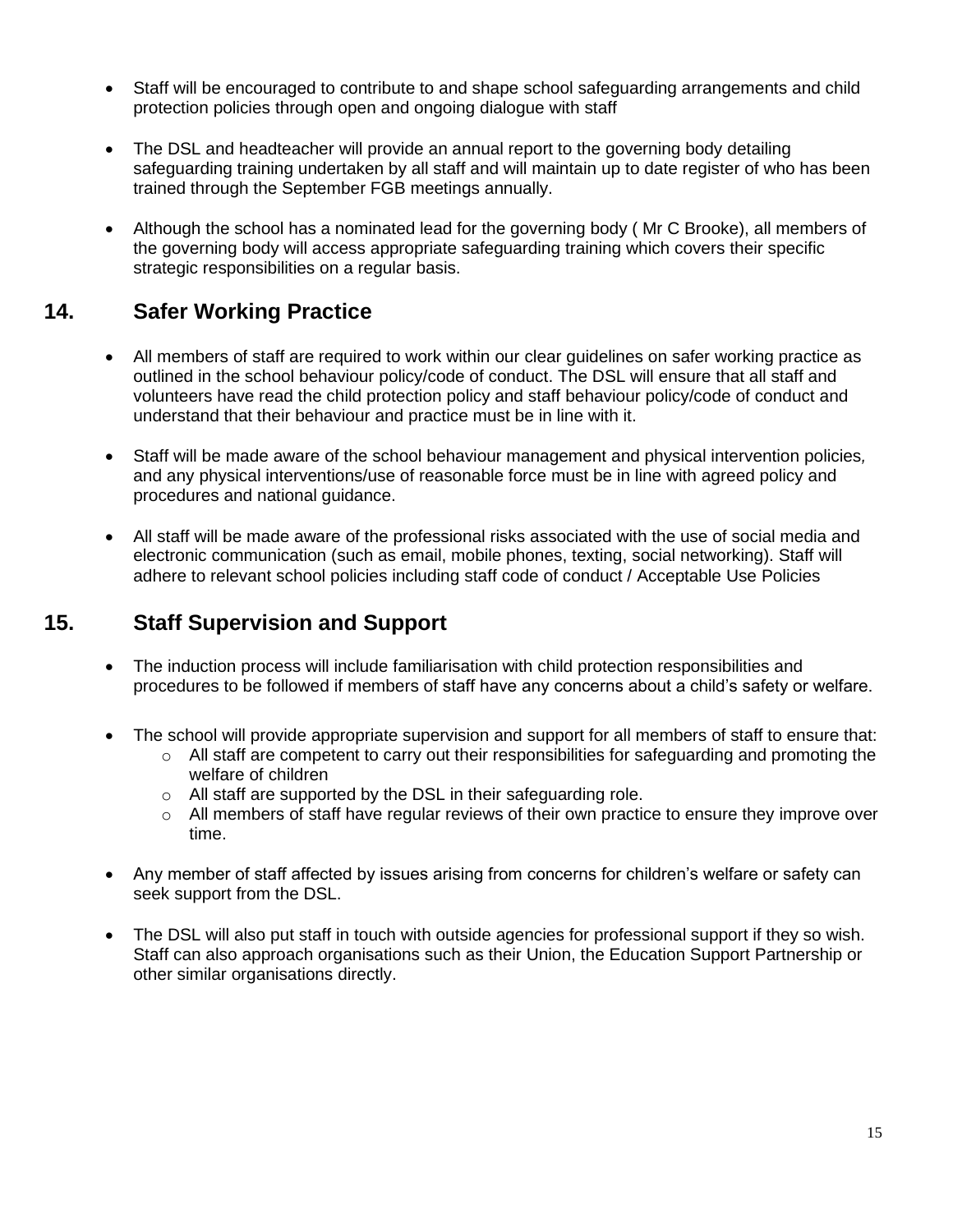## **16. Safer Recruitment**

- Northfleet School for Girls is committed to ensure development of a safe culture and that all steps are taken to recruit staff and volunteers who are safe to work with our learners and staff.
	- o Northfleet School for Girls will follow relevant guidance in Keeping Children Safe in Education 2021 (Section 3 'Safer Recruitment') and from The Disclosure and Barring Service (DBS)
	- $\circ$  The governing body and leadership team are responsible for ensuring that the school follows safe recruitment processes outlined within guidance.
	- $\circ$  The governing body will ensure that there is at least one of the persons who conducts an interview has completed safer recruitment training.
- The school maintains an accurate Single Central Record (SCR) in line with statutory guidance.
- Northfleet School for Girls are committed to supporting the statutory guidance from the Department for Education on the application of the Childcare (Disqualification) Regulations 2009 and related obligations under the Childcare Act 2006 in schools.
- We expect all staff to disclose any reason that may affect their suitability to work with children including convictions, cautions, court orders, cautions, reprimands and warnings.

## **17. Allegations Against Members of Staff and Volunteers**

- Northfleet School for Girl recognises that it is possible for any member of staff, including volunteers, governors, contractors, agency and third-party staff (including supply teachers) and visitors to behave in a way that:
	- o Indicates they have harmed a child, or may have harmed a child
	- $\circ$  Means they have committed a criminal offence against or related to a child
	- o behaved towards a child or children in a way that indicates he or she may pose a risk of harm to children, or
	- $\circ$  behaved or may have behaved in a way that indicates they may not be suitable to work with children.
- In depth information regarding staff allegations can be found within our Procedures for Managing Allegations against Staff policy**.** This can be found in the secure safeguarding TEAMS area and the staff shared area
- All staff and volunteers should feel able to raise concerns about poor or unsafe practice and potential failures in the school safeguarding regime. The leadership team at Northfleet School for Girls takes all concerns or allegations received seriously.
- Allegations against staff will be referred immediately to the headteacher who will contact the Local [Authority Designated Officer](https://www.kscmp.org.uk/procedures/local-authority-designated-officer-lado) (LADO) to agree further action to be taken in respect of the child and staff member.
- In the event of allegations of abuse being made against the headteacher, staff are advised that allegations should be reported to the chair of governors who will contact the LADO.
- All staff and volunteers should feel able to raise concerns about poor or unsafe practice and such concerns will always be taken seriously by the leadership team. All members of staff are made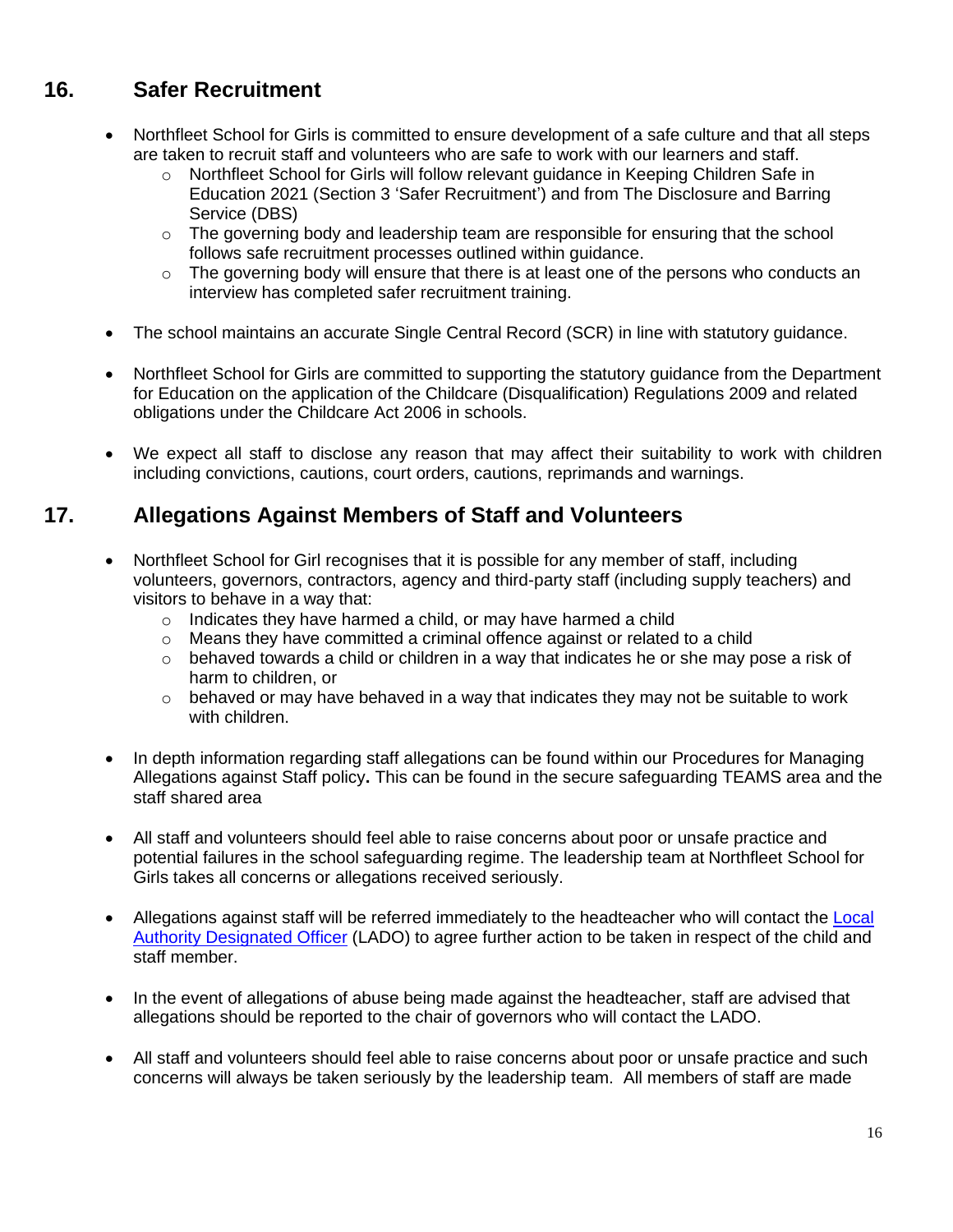aware of the school Whistleblowing procedure. It is a disciplinary offence not to report concerns about the conduct of a colleague that could place a child at risk.

- $\circ$  Staff can also access the NSPCC whistleblowing helpline if they do not feel able to raise concerns regarding child protection failures internally. Staff can call 0800 028 0285 (8:00 AM to 8:00 PM Monday to Friday) or email [help@nspcc.org.uk.](mailto:help@nspcc.org.uk)
- Northfleet School for Girls has a legal duty to refer to the Disclosure and Barring Service (DBS) anyone who has harmed, or poses a risk of harm, to a child, or if there is reason to believe the member of staff has committed one of a number of listed offences, and who has been removed from working (paid or unpaid) in regulated activity or would have been removed had they not left. The DBS will consider whether to bar the person.
	- $\circ$  If these circumstances arise in relation to a member of staff at our school, a referral will be made as soon as possible after the resignation or removal of the individual in accordance with advice from the LADO and/or Schools Personnel Service

## **18. Safeguarding Children with Special Educational Needs and Disabilities**

- Northfleet School for Girls acknowledges that children with special educational needs (SEND) and disabilities can face additional safeguarding challenges as they may have an impaired capacity to resist or avoid abuse. The DSL will work closely with the SENCo (Clare L King) to plan support as required.
- Northfleet School for Girls will ensure that children with SEN and disabilities, specifically those with communication difficulties will be supported to ensure that their voice is heard and acted upon.
- Members of staff are encouraged to be aware that children with SEN and disabilities can be disproportionally impacted by safeguarding concerns, such as bullying and exploitation.
- All members of staff will be encouraged to appropriately explore possible indicators of abuse such as behaviour/mood change or injuries and not to assume that they are related to the child's disability and be aware that children with SEN and disabilities may not always outwardly display indicators of abuse. To address these additional challenges, our school will always consider extra pastoral support for children with SEN and disabilities.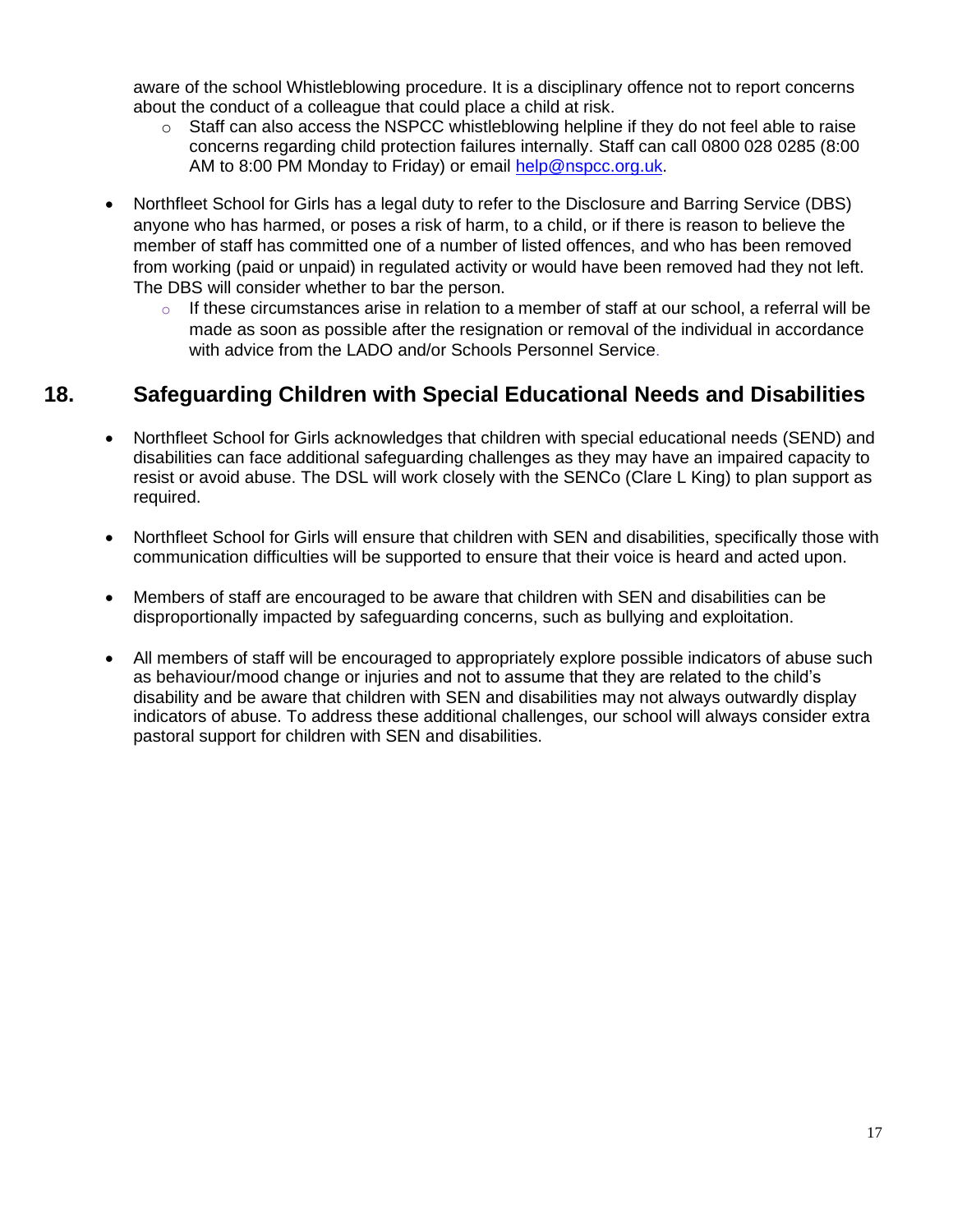## **19. Peer on Peer Abuse**

- All members of staff at Northfleet School for Girls recognise that children are capable of abusing their peers. Northfleet School for Girls believes that abuse is abuse and it will never be tolerated or passed off as "banter", "just having a laugh" or "part of growing up". All victims will be taken seriously and offered appropriate support, regardless of where the abuse takes place.
- Northfleet School for Girls recognises that peer on peer abuse can take many forms, including but not limited to:
	- o bullying, including cyberbullying
	- o physical abuse which can include hitting, kicking, shaking, biting, hair pulling, or otherwise causing physical harm
	- o sexual violence and sexual harassment
	- $\circ$  'upskirting', which typically involves taking a picture under a person's clothing without them knowing, with the intention of viewing their genitals or buttocks to obtain sexual gratification, or cause the victim humiliation, distress or alarm
	- $\circ$  nude or semi-nude image sharing (also known as 'sexting' or youth produced/involved sexual imagery)
	- o initiation/hazing type violence and rituals
- Staff and leadership recognise that that some peer on peer abuse issues may be affected by gender, age, ability and culture of those involved, (i.e. for gender based abuse, girls are more likely to be victims and boys more likely to be perpetrators) however, all peer on peer abuse is unacceptable and all reports will be taken seriously.
- In order to minimise the risk of peer-on-peer abuse, Northfleet School for Girls will:
	- o Implementing a robust anti-bullying policy
	- o Providing an age appropriate PSHE and Ethics curriculum
	- $\circ$  Provide a range of reporting mechanisms online worry box monitored by ESLs / School MH Lead
- All allegations of peer on peer abuse will be recorded (MyConcern), investigated, and dealt with in line with associated school policies, including child protection, anti-bullying and behaviour.
- Alleged victims, perpetrators and any other child affected by peer on peer abuse may be supported by:
	- o Taking reports seriously
	- o Listening carefully
	- o Avoiding victim blaming
	- o Providing appropriate pastoral support,
	- o Working with parents/carers,
	- $\circ$  Reviewing educational approaches, and in cases of sexual assault, informing the police and/or Front Door
	- o Work with additional outside agencies as appropriate
	- o Range of in-school resources*.*

#### **19.1 Child on Child Sexual Violence or Harassment**

• When responding to concerns relating to child on child sexual violence or harassment, Northfleet School for Girls will follow the guidance outlined in part five of KCSIE 2021 and the DfE guidance ['Sexual Violence and Sexual Harassment Between Children in Schools and Colleges'.](https://www.gov.uk/government/publications/sexual-violence-and-sexual-harassment-between-children-in-schools-and-colleges)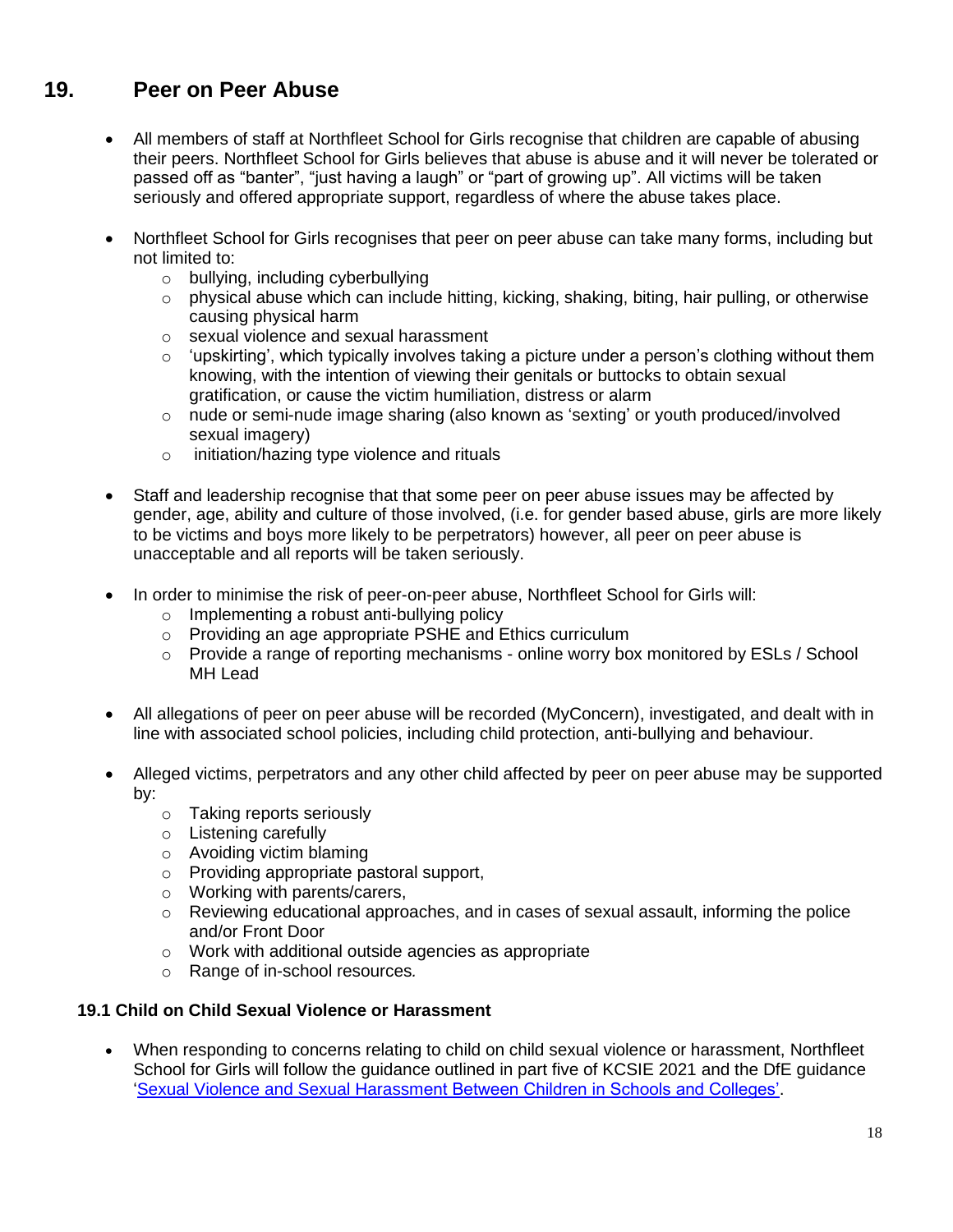- $\circ$  If DSLs are unsure how to proceed, advice will be sought from the Education Safeguarding Service.
- It is essential that all victims of sexual violence or sexual harassment are reassured that they are being taken seriously and that they will be supported and kept safe. A victim will never be given the impression that they are creating a problem by reporting sexual violence or sexual harassment or be made to feel ashamed for making a report.
- Immediate consideration will be given as to how best to support and protect the victim and the alleged perpetrator (and any other children involved/impacted).
- When there has been a report of sexual violence or harassment, the DSL will make an immediate risk and needs assessment which will be considered on a case-by-case basis. The risk and needs assessment will be recorded and kept under review and will consider the victim (especially their protection and support), the alleged perpetrator, and all other children and staff and any actions that are required to protect them.
- Reports will initially be managed internally by the school and where necessary will be referred to Integrated Children's Services and/or the Police.
	- $\circ$  The decision making and required action taken will vary on a case by case basis, but will be informed by the wishes of the victim; the nature of the alleged incident (including whether a crime may have been committed); the ages and developmental stages of the children involved; any power imbalance between the children; if the alleged incident is a one-off or a sustained pattern of abuse; if there are any ongoing risks to the victim, other children or school staff; and, any other related issues or wider context.

#### **19.2 Nude and/or Semi-Nude Image Sharing by Children**

- Northfleet School for Girls recognises that nude and semi-nude image sharing (also known as youth produced/involved sexual imagery or "sexting") is a safeguarding issue; all concerns will be reported to and dealt with by the DSL (or deputy) via MyConcern
- When made aware of concerns involving nude or semi-nude image taking/sharing involving children, staff are advised to:
	- $\circ$  Report any concerns involving nude or semi-nude image sharing involving children to the DSL immediately.
	- o Never view, copy, print, share, store or save the imagery, or ask a child to share or download it – this may be illegal. If staff have already viewed the imagery by accident (e.g. if a child has shown it to them), this will be immediately reported to the DSL.
	- $\circ$  Not delete the imagery or ask the young person to delete it and ensure this is shown to the appropriate outside agency (not the school)
	- o Not say or do anything to blame or shame any children involved.
	- $\circ$  Explain to child(ren) involved that they will report the issue to the DSL and reassure them that they will receive appropriate support and help.
	- o Not ask the child or children involved in the incident to disclose information regarding the imagery and not share information about the incident with other members of staff, the child(ren) involved or their, or other, parents and/or carers. This is the responsibility of the DSL.
- DSLs will respond to concerns as set out in the non-statutory UKCIS guidance: Sharing nudes [and semi-nudes: advice for education settings working with children and young people'](https://www.gov.uk/government/publications/sharing-nudes-and-semi-nudes-advice-for-education-settings-working-with-children-and-young-people) (Updated December 2020) and the local **KSCMP** guidance: "Responding to youth produced sexual imagery"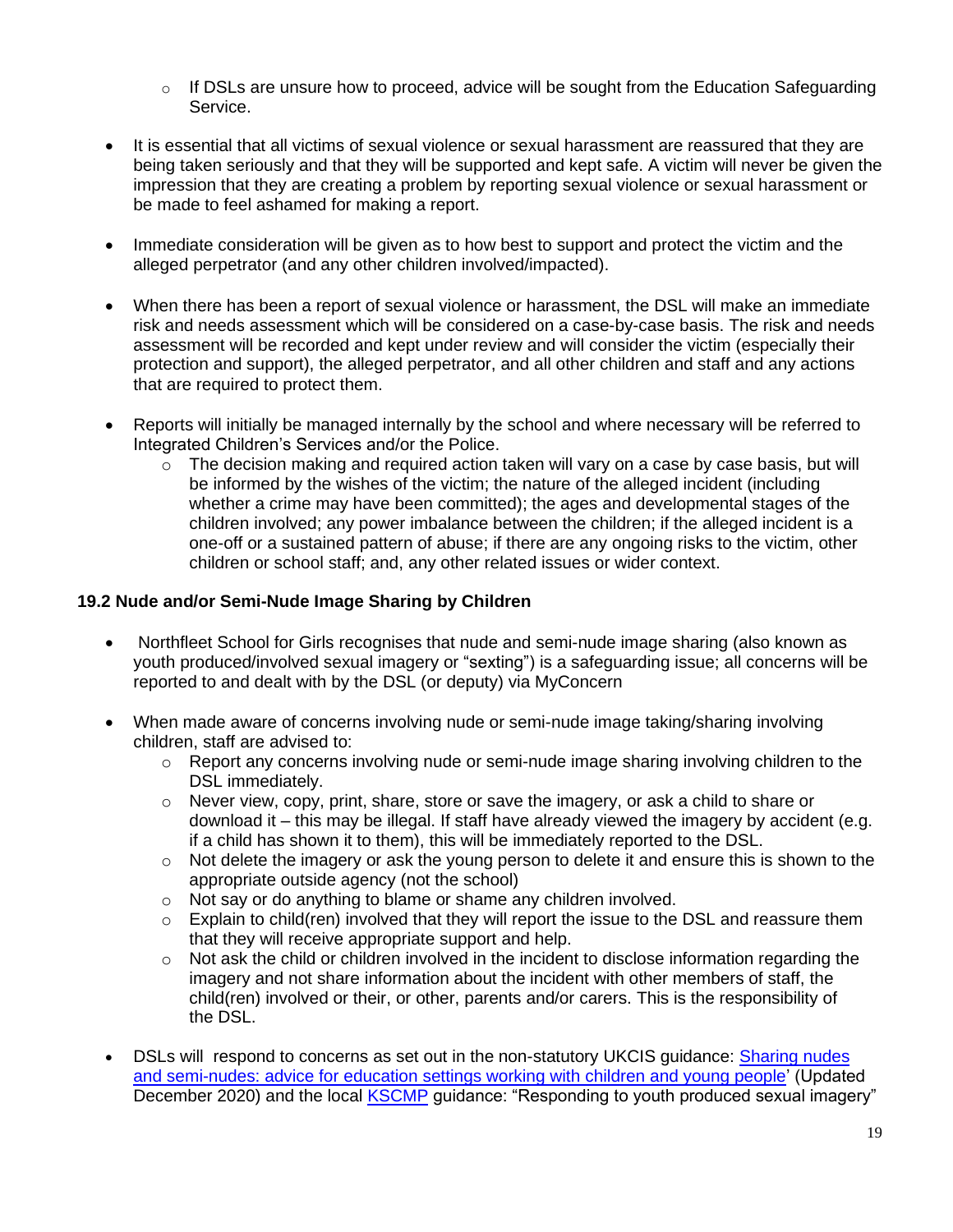- $\circ$  the DSL will hold an initial review meeting with appropriate staff and will speak with the children involved if appropriate.
- $\circ$  parents and carers will be informed at an early stage and involved in the process to best support children, unless there is good reason to believe that involving them would put a child at risk of harm.
- $\circ$  a referral will be made to ICS and/or the police immediately if:
	- the incident involves an adult (over 18).
	- there is reason to believe that a child has been coerced, blackmailed or groomed, or there are concerns about their capacity to consent (for example, age of SEND).
	- the image/videos involve sexual acts and a child under the age of 13, depict sexual acts which are unusual for the child's developmental stage, or are violent.
	- a child is at immediate risk of harm owing to the sharing of nudes and semi-nudes.
- $\circ$  All decisions will be recorded in line with our child protection procedures and will be based on the consideration of the best interests of any child involved. The DSL may choose to involve other agencies at any time if further information/concerns are disclosed at a later date.
- $\circ$  If DSLs are unsure how to proceed, advice will be sought from the Education Safeguarding Service.

## **20. Gangs, County Lines, Serious Violence, Crime and Exploitation**

- Northfleet School for Girls recognises the impact of gangs, county lines, serious violence, crime and exploitation. Any concerns regarding gangs, county lines, serious violence, crime and exploitation will be reported and responded to in line with other child protection concerns.
	- $\circ$  The initial response to child victims is important and staff will take any allegations seriously and work in ways that support children and keep them safe.
- All staff have been trained and recognise the need to be vigilant for the signs that may include, but not exclusively:
	- $\circ$  Unexplained gifts/new possessions these can indicate children have been approached by/involved with individuals associated with criminal networks/gangs.
	- o Children who go missing for periods of time or regularly come home late
	- $\circ$  Children who regularly miss school or education or do not take part in education
	- o Change in friendships/relationships with others/groups
	- o Children who associate with other young people involved in exploitation
	- o Children who suffer from changes in emotional well-being
	- o Significant decline in performance
	- o Signs of self-harm/significant change in wellbeing
	- o Signs of assault/unexplained injuries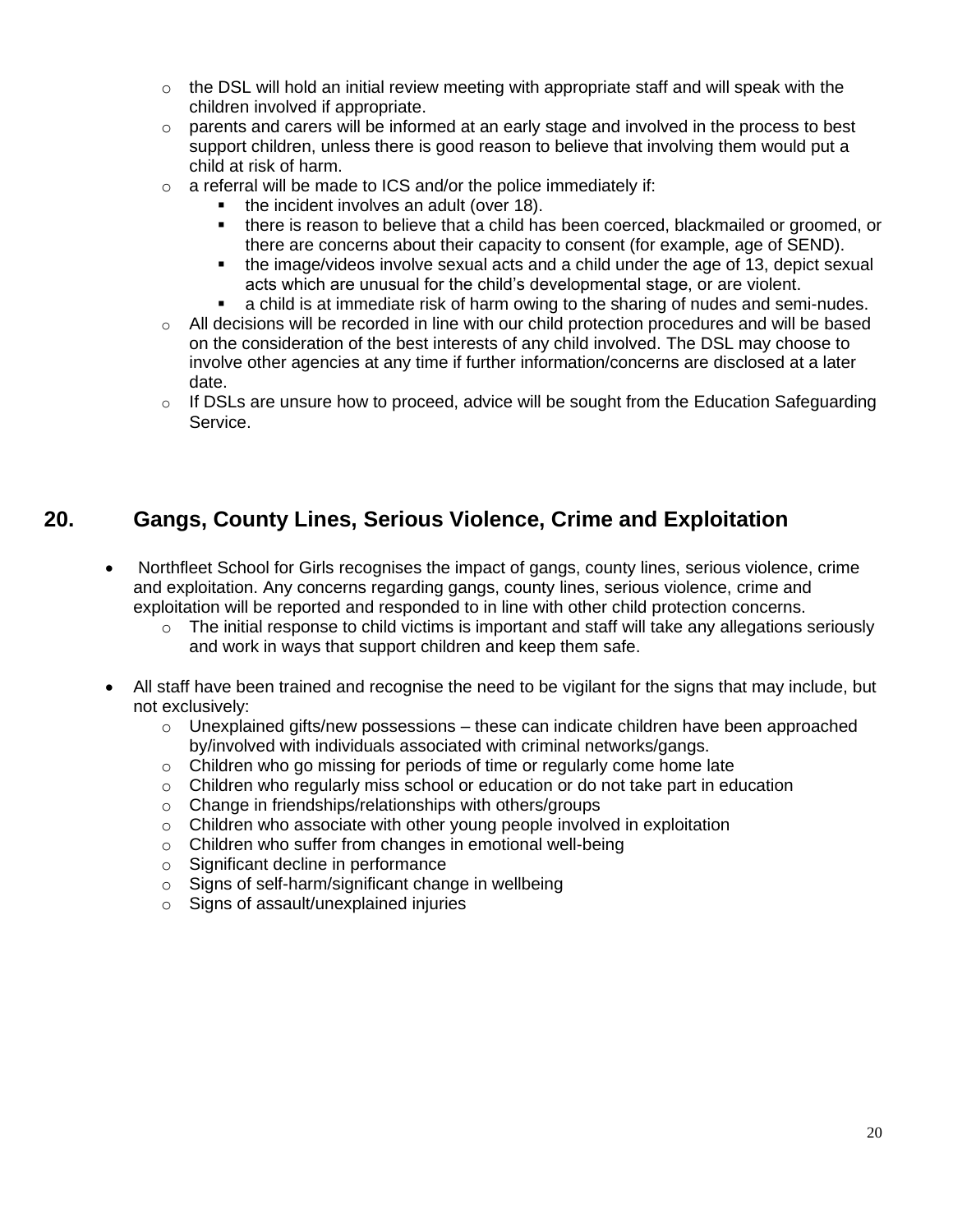## **21. Mental Health**

- All staff will be made aware that mental health problems can, in some cases, be an indicator that a child has suffered or is at risk of suffering abuse, neglect or exploitation. Staff are aware of how children's experiences, can impact on their mental health, behaviour and education.
- Staff are well placed to observe children day-to-day and identify those whose behaviour suggests that they may be experiencing a mental health problem or be at risk of developing one.
- If staff have a mental health concern about a child that is also a safeguarding concern, immediate action should be taken by speaking to the DSL or a deputy.

## **22. Online Safety**

- It is recognised by Northfleet School for Girls that the use of technology presents challenges and risks to children and adults both inside and outside of Northfleet School for Girls*.* Northfleet School for Girls *will* empower, protect and educate the community in their use of technology and establish mechanisms to identify, intervene in, and escalate any incident where appropriate.
	- $\circ$  The DSL has overall responsibility for online safeguarding within the school but will liaise as necessary with other members of staff.
- Northfleet School for Girls identifies that the breadth of issues classified within online safety is considerable, but can be categorised into three areas of risk:
	- o Content being exposed to illegal, inappropriate or harmful material, for example, pornography, fake news, racist or radical and extremist views
	- $\circ$  Contact being subjected to harmful online interaction with other users, for example, commercial advertising as well as adults posing as children or young people
	- $\circ$  Conduct personal online behaviour that increases the likelihood of, or causes, harm, for example, making, sending and receiving explicit images, or online bullying.
- Northfleet School for Girls uses a wide range of technology. This includes computers, laptops, tablets and other digital devices, the internet, our learning platform, intranet and email systems.
	- $\circ$  All School owned devices and systems will be used in accordance with our acceptable use policies and with appropriate safety and security measures in place.
- Northfleet School for Girls recognises the specific risks that can be posed by mobile technology, including mobile phones and cameras. In accordance with KCSIE 2021, has appropriate policies in place that are shared and understood by all members of the community.
	- o Further information reading the specific approaches relating to this can be found in our online Safety Policy which can be found in the staff shared area and O Drive
- Northfleet School for Girls will do all we reasonably can to limit children's exposure to online risks through our school IT systems and will ensure that appropriate filtering and monitoring systems are in place.
	- o Wave 9 / Sophos
	- o Additional monitoring through NetSupport
		- If learners or staff discover unsuitable sites or material, they are required to: Insert details of your procedure closue the associated application and report the concern immediately to a member of safeguarding staff, report the URL of the site to technical staff/services.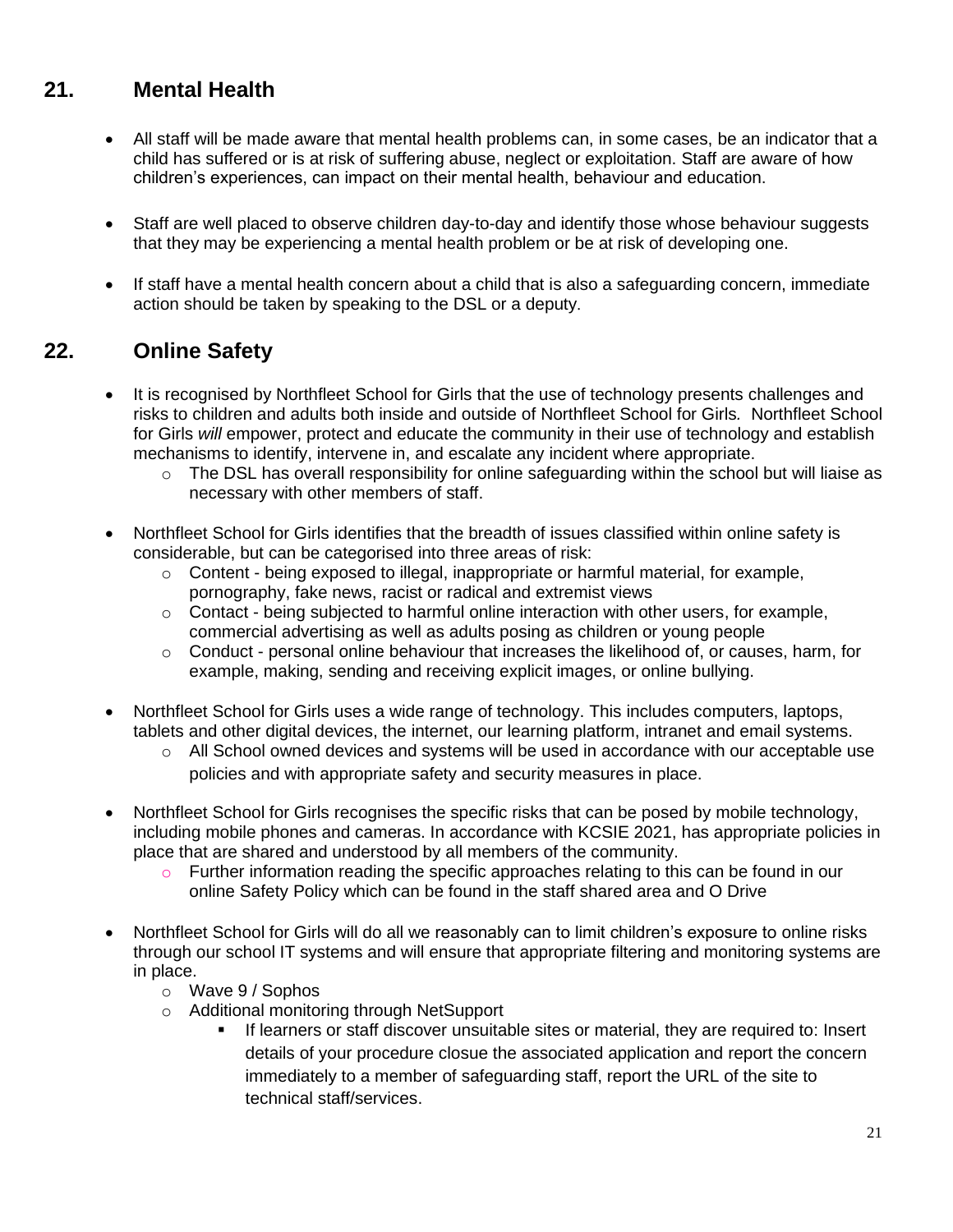- $\circ$  All users will be informed that use of our systems can be monitored, and that monitoring will be in line with data protection, human rights and privacy legislation.
- $\circ$  Filtering breaches or concerns identified through our monitoring approaches will be recorded and reported to the DSL and technical staff, as appropriate
- $\circ$  Any access to material believed to be illegal will be reported immediately to the appropriate agencies, such as the [Internet Watch Foundation](https://www.iwf.org.uk/) and the police.
- o When implementing appropriate filtering and monitoring, Northfleet School for Girls will ensure that "over blocking" does not lead to unreasonable restrictions as to what children can be taught with regards to online teaching and safeguarding.
- Northfleet School for Girls acknowledges that whilst filtering and monitoring is an important part of school online safety responsibilities, it is only one part of our approach to online safety
	- o Learners will use appropriate search tools, apps and online resources as identified following an informed risk assessment.
	- $\circ$  Learners internet use will be supervised by staff according to their age and ability.
	- $\circ$  Learners will be directed to use age appropriate online resources and tools by staff.
- Northfleet School for Girls will ensure a comprehensive whole school curriculum response is in place to enable all learners to learn about and manage online risks effectively as part of providing a broad and balanced curriculum.
- Northfleet School for Girls will build a partnership approach to online safety and will support parents/carers to become aware and alert by:
	- o **Website information**
	- o **E safety updates by email**
	- o **Social media promotion**
	- o **Provision of physical resources**
	- o **Highlighting online safety at existing parent events.**
- Northfleet School for Girls will ensure that online safety training for all staff is integrated, aligned and considered as part of our overarching safeguarding approach.
- The DSL will respond to online safety concerns in line with the child protection and other associated policies such as anti-bullying and behaviour
	- o Internal sanctions and/or support will be implemented as appropriate.
	- $\circ$  Where necessary, concerns will be escalated and reported to relevant partner agencies in line with local policies and procedures.

#### **Where children are asked to learn online at home in response to a full or partial closure:**

- Northfleet School for Girls will ensure any remote sharing of information, communication and use of online learning tools and systems will be in line with privacy and data protection requirements.
- All communication with learners and parents/carers will take place using school provided or approved communication channels; for example, school provided email accounts and phone numbers and/or agreed systems e.g. Google Classroom
	- Any pre-existing relationships or situations which mean this cannot be complied with will be discussed with the DSL.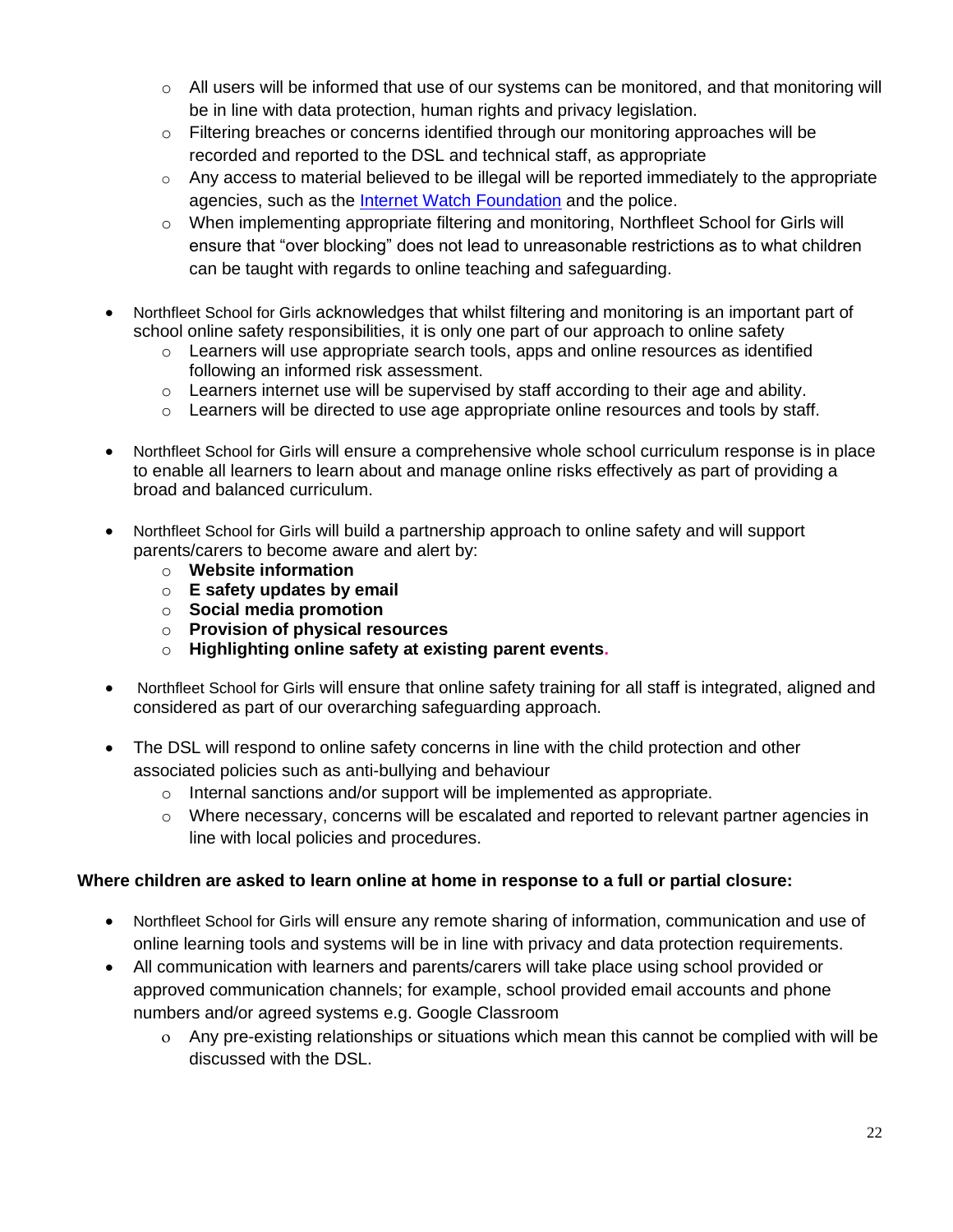- Staff and learners will engage with remote teaching and learning in line with existing behaviour principles as set out in our school/college behaviour policy/code of conduct and Acceptable Use **Policies**
- Staff and learners will be encouraged to report issues experienced at home and concerns will be responded to in line with our child protection and other relevant policies.
- When delivering remote learning, staff will follow our Remote Learning Acceptable Use Policy (AUP)
- Parents/carers will be made aware of what their children are being asked to do online, including use of Google Classroom. Northfleet School for Girls will continue to be clear who from the school their child is going to be interacting with online (teaching staff).
- Parents/carers will be encouraged to ensure children are appropriately supervised online and that appropriate parent controls are implemented at home
- All of the above is summarized in a Protocols document which was shared with Staff.

## **23. Curriculum and Staying Safe**

- Northfleet School for Girls will ensure that children are taught about safeguarding, including online safety, as part of providing a broad and balanced curriculum.
	- $\circ$  We recognise that school plays an essential role in helping children to understand and identify the parameters of what is appropriate child and adult behaviour; what is 'safe'; to recognise when they and others close to them are not safe; and how to seek advice and support when they are concerned.
- Our curriculum provides opportunities for increasing self-awareness, self-esteem, social and emotional understanding, assertiveness and decision making so that learners have a range of age appropriate contacts and strategies to ensure their own protection and that of others.
- Northfleet School for Girls is aware of the most recent communication from the DfE on the mandatory implementation of Relationships Education, Relationships and Sex and Health Education and will ensure that this is embedded into the curriculum.
- Our school systems support children to talk to a range of staff. Children will be listened to and heard, and their concerns will be taken seriously and acted upon as appropriate.

## **24. The Use of Premises by Other Organisations**

- Where services or activities are provided separately by another body using the school premises, the headteacher and governing body will seek written assurance that the organisation concerned has appropriate policies and procedures in place through the lettings agreement, with regard to safeguarding children and child protection, and that relevant safeguarding checks have been made in respect of staff and volunteers.
- If this assurance is not achieved, an application to use premises will be refused.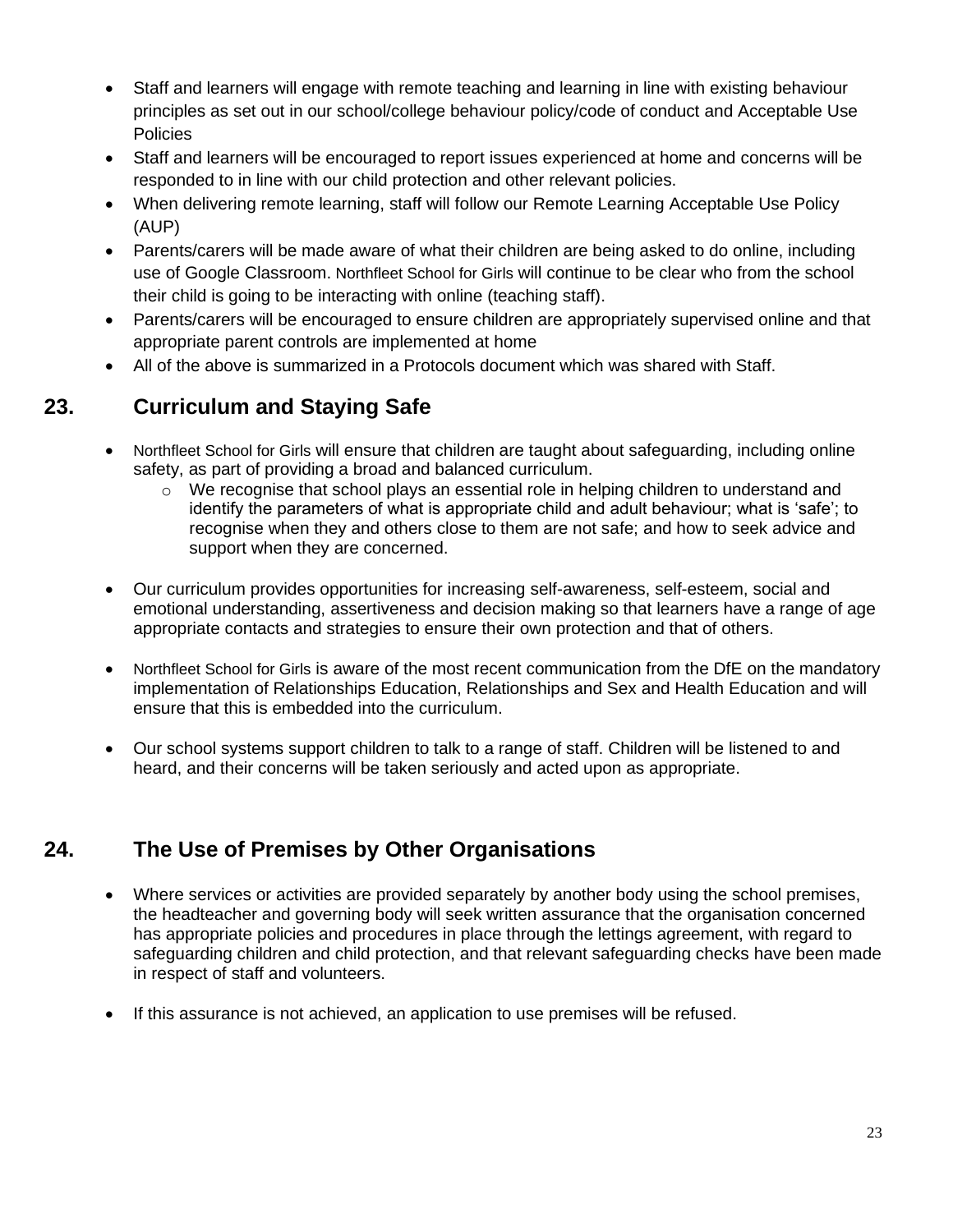## **25. Security**

- All members of staff have a responsibility for maintaining awareness of buildings and grounds security and for reporting concerns that may come to light. Staff will be expected to adhere to any safety arrangements implemented because of Covid-19 restrictions.
- Appropriate checks will be undertaken in respect of visitors and volunteers coming into school as outlined within guidance. Visitors will be expected to, sign in and out via the electronic office visitors log and to display a visitor's badge whilst on site. Visitors will be expected to adhere to any safety arrangements implemented because of Covid-19 restrictions.
- Any individual who is not known or identifiable on site should be challenged for clarification and reassurance.
- The school will not accept the behaviour of any individual (parent or other) that threatens school security or leads others (child or adult) to feel unsafe. Such behaviour will be treated as a serious concern and may result in a decision to refuse access for that individual to the school site.

## **26. Local Support**

- All members of staff in Northfleet School for Girls are made aware of local support available.
	- o **Contact details for Area Safeguarding Advisor (Education Safeguarding Service)**
		- Anup Kandola: [https://www.theeducationpeople.org/our](https://www.theeducationpeople.org/our-expertise/safeguarding/safeguarding-contacts/)[expertise/safeguarding/safeguarding-contacts/](https://www.theeducationpeople.org/our-expertise/safeguarding/safeguarding-contacts/)
	- o **Contact details for Online Safety in the Education Safeguarding Service**
		- 03000 415797
		- **Example 3 and 5 and 5 and 5 and 5 and 5 and 5 and 5 and 5 and 5 and 5 and 5 and 5 and 5 and 6 and 6 and 6 and 6 and 6 and 6 and 6 and 6 and 6 and 6 and 6 and 6 and 6 and 6 and 6 and 6 and 6 and 6 and 6 and 6 and 6 and 6 a**
	- o **Contact details for the LADO**
		- Telephone: 03000 410888
		- **Email:** [kentchildrenslado@kent.gov.uk](mailto:kentchildrenslado@kent.gov.uk)
	- o **Integrated Children's Services** 
		- Front door: 03000 411111
		- Out of Hours Number: 03000 419191
	- o **Kent Police**
		- 101 or 999 if there is an immediate risk of harm
	- o **Kent Safeguarding Children Multi-Agency Partnership (KSCMP)**
		- [kscmp@kent.gov.uk](mailto:kscmp@kent.gov.uk)
		- 03000 421126
	- o **Adult Safeguarding**
		- Adult Social Care via 03000 41 61 61 (text relay 18001 03000 41 61 61) or email [social.services@kent.gov.uk](mailto:social.services@kent.gov.uk)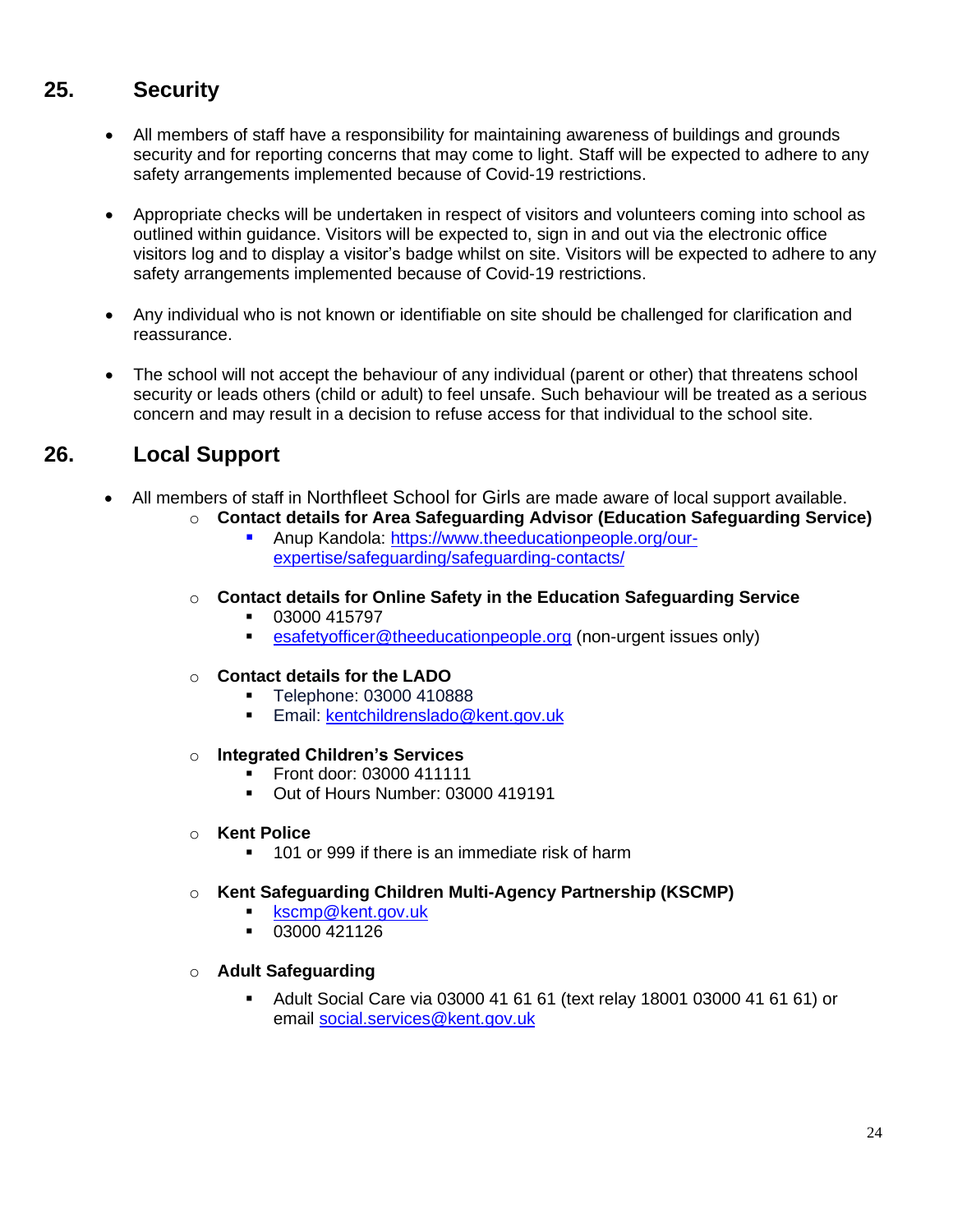## **Appendix 1: Categories of Abuse**

**All staff should be aware that abuse, neglect and safeguarding issues are rarely standalone events that can be covered by one definition or label. In most cases multiple issues will overlap with one another.**

**Abuse:** a form of maltreatment of a child. Somebody may abuse or neglect a child by inflicting harm, or by failing to act to prevent harm. They may be abused by an adult or adults or another child or children. It should be noted that abuse can be carried out both on and offline and be perpetrated by men, women and children.

**Sexual abuse:** involves forcing or enticing a child or young person to take part in sexual activities, not necessarily involving a high level of violence, whether or not the child is aware of what is happening. The activities may involve physical contact, including assault by penetration (for example rape or oral sex) or non-penetrative acts such as masturbation, kissing, rubbing and touching outside of clothing. They may also include non-contact activities, such as involving children in looking at, or in the production of, sexual images, watching sexual activities, encouraging children to behave in sexually inappropriate ways, or grooming a child in preparation for abuse (including via the internet). Sexual abuse is not solely perpetrated by adult males. Women can also commit acts of sexual abuse, as can other children.

#### **Signs that MAY INDICATE Sexual Abuse**

- Sudden changes in behaviour and performance
- Displays of affection which are sexual and age inappropriate
- Self-harm, self-mutilation or attempts at suicide
- Alluding to secrets which they cannot reveal
- Tendency to cling or need constant reassurance
- Regression to younger behaviour for example thumb sucking, playing with discarded toys, acting like a baby
- Distrust of familiar adults e.g. anxiety of being left with relatives, a childminder or lodger
- Unexplained gifts or money
- Depression and withdrawal
- Fear of undressing for PE
- Sexually transmitted disease
- Fire setting

**Physical abuse**: a form of abuse which may involve hitting, shaking, throwing, poisoning, burning or scalding, drowning, suffocating or otherwise causing physical harm to a child. Physical harm may also be caused when a parent or carer fabricates the symptoms of, or deliberately induces, illness in a child.

#### **Signs that MAY INDICATE physical abuse**

- Bruises and abrasions around the face
- Damage or injury around the mouth
- Bi-lateral injuries such as two bruised eyes
- Bruising to soft area of the face such as the cheeks
- Fingertip bruising to the front or back of torso
- Bite marks
- Burns or scalds (unusual patterns and spread of injuries)
- Deep contact burns such as cigarette burns
- Injuries suggesting beatings (strap marks, welts)
- Covering arms and legs even when hot
- Aggressive behaviour or severe temper outbursts.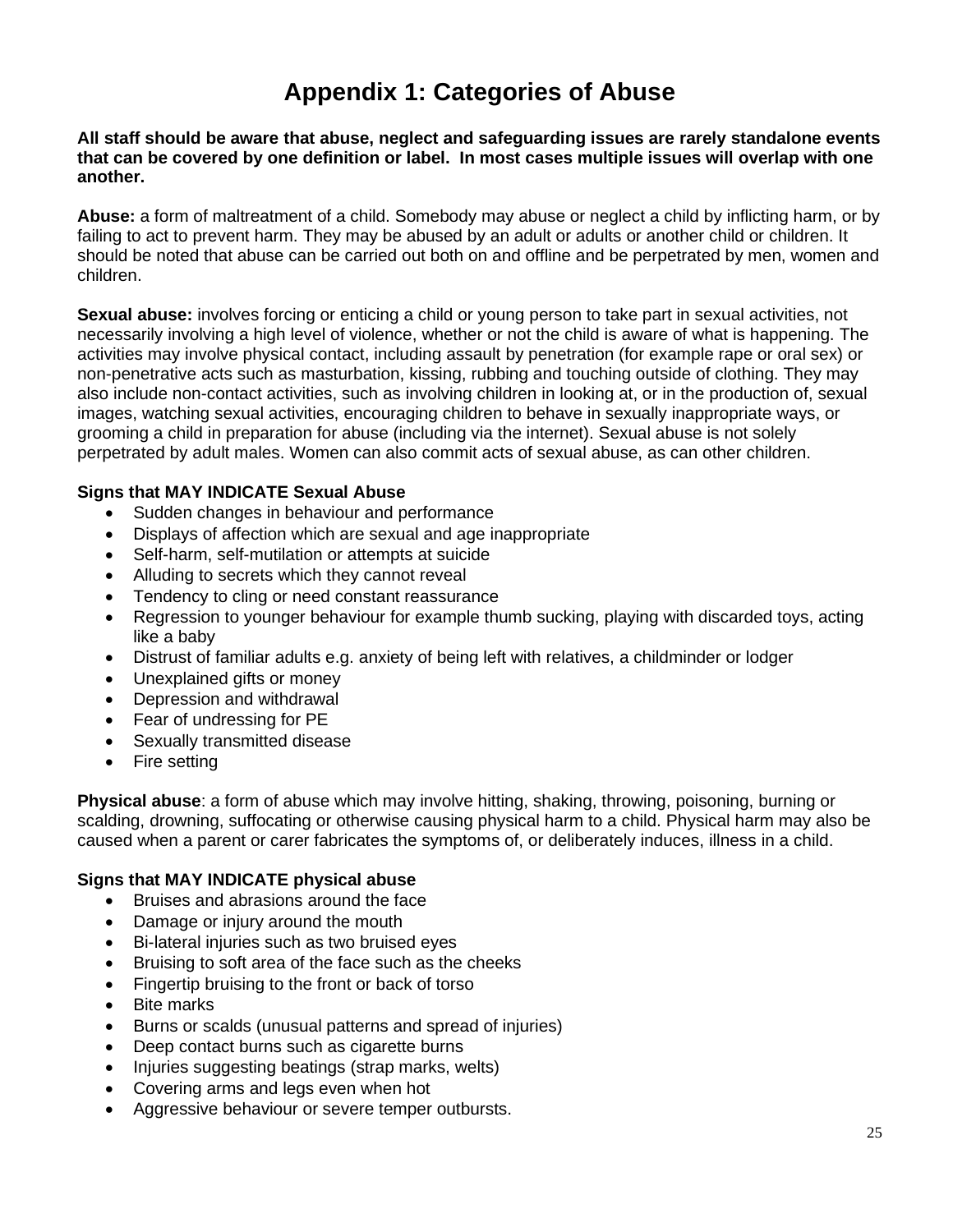• Injuries need to be accounted for. Inadequate, inconsistent or excessively plausible explanations or a delay in seeking treatment should signal concern.

**Emotional abuse:** the persistent emotional maltreatment of a child such as to cause severe and adverse effects on the child's emotional development. It may involve conveying to a child that they are worthless or unloved, inadequate, or valued only insofar as they meet the needs of another person. It may include not giving the child opportunities to express their views, deliberately silencing them or 'making fun' of what they say or how they communicate. It may feature age or developmentally inappropriate expectations being imposed on children. These may include interactions that are beyond a child's developmental capability as well as overprotection and limitation of exploration and learning, or preventing the child participating in normal social interaction. It may involve seeing or hearing the ill-treatment of another. It may involve serious bullying (including cyberbullying), causing children frequently to feel frightened or in danger, or the exploitation or corruption of children. Some level of emotional abuse is involved in all types of maltreatment of a child, although it may occur alone.

#### **Signs that MAY INDICATE emotional abuse**

- Over reaction to mistakes
- Lack of self-confidence/esteem
- Sudden speech disorders
- Self-harming
- **Eating Disorders**
- Extremes of passivity and/or aggression
- Compulsive stealing
- Drug, alcohol, solvent abuse
- Fear of parents being contacted
- Unwillingness or inability to play
- Excessive need for approval, attention and affection

**Neglect:** the persistent failure to meet a child's basic physical and/or psychological needs, likely to result in the serious impairment of the child's health or development. Neglect may occur during pregnancy as a result of maternal substance abuse. Once a child is born, neglect may involve a parent or carer failing to: provide adequate food, clothing and shelter (including exclusion from home or abandonment); protect a child from physical and emotional harm or danger; ensure adequate supervision (including the use of inadequate care-givers); or ensure access to appropriate medical care or treatment. It may also include neglect of, or unresponsiveness to, a child's basic emotional needs.

#### **Signs that MAY INDICATE neglect.**

- Constant hunger
- Poor personal hygiene
- Constant tiredness
- Inadequate clothing
- Frequent lateness or non-attendance
- Untreated medical problems
- Poor relationship with peers
- Compulsive stealing and scavenging
- Rocking, hair twisting and thumb sucking
- Running away
- Loss of weight or being constantly underweight
- Low self esteem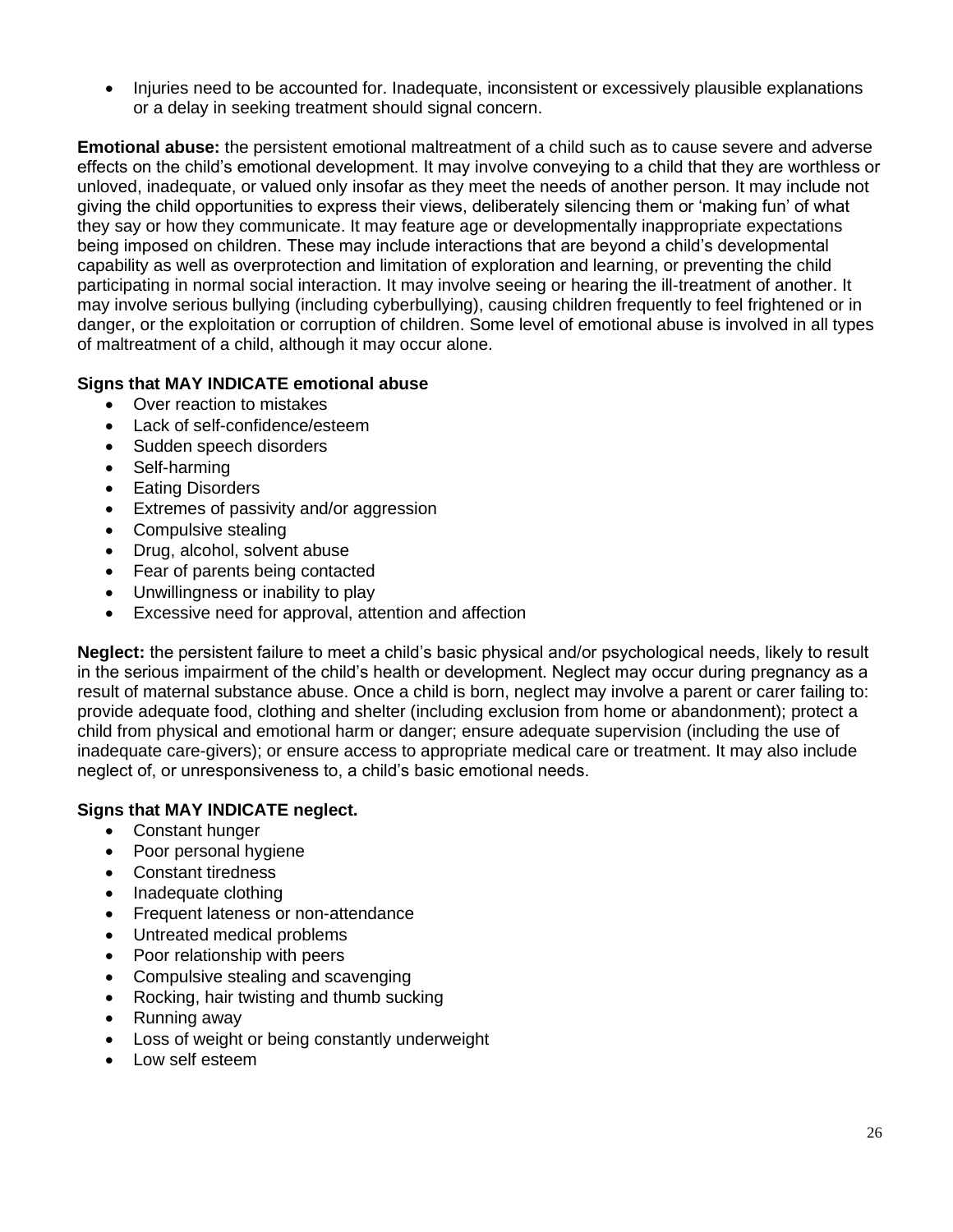## **Appendix 2: National Support Organisations**

#### **NSPCC 'Report Abuse in Education' Helpline**

• [0800 136 663](tel:0800%20136%20663) or [help@nspcc.org.uk](mailto:help@nspcc.org.uk)

#### **Support for staff**

- Education Support Partnership: [www.educationsupportpartnership.org.uk](http://www.educationsupportpartnership.org.uk/)
- Professional Online Safety Helpline: [www.saferinternet.org.uk/helpline](http://www.saferinternet.org.uk/helpline)

#### **Support for learners**

- ChildLine: [www.childline.org.uk](http://www.childline.org.uk/)
- Papyrus: [www.papyrus-uk.org](http://www.papyrus-uk.org/)
- The Mix: [www.themix.org.uk](http://www.themix.org.uk/)
- Shout: [www.giveusashout.org](http://www.giveusashout.org/)
- Fearless: [www.fearless.org](http://www.fearless.org/)

#### **Support for adults**

- Family Lives: [www.familylives.org.uk](http://www.familylives.org.uk/)
- Crime Stoppers: [www.crimestoppers-uk.org](http://www.crimestoppers-uk.org/)
- Victim Support: [www.victimsupport.org.uk](http://www.victimsupport.org.uk/)
- The Samaritans: [www.samaritans.org](http://www.samaritans.org/)
- NAPAC (National Association for People Abused in Childhood): www.napac.org.uk
- MOSAC: [www.mosac.org.uk](http://www.mosac.org.uk/)
- Action Fraud: [www.actionfraud.police.uk](http://www.actionfraud.police.uk/)
- Shout: [www.giveusashout.org](http://www.giveusashout.org/)

#### **Support for Learning Disabilities**

- Respond: [www.respond.org.uk](http://www.respond.org.uk/)
- Mencap: [www.mencap.org.uk](http://www.mencap.org.uk/)

#### **Domestic Abuse**

- Domestic abuse services: [www.domesticabuseservices.org.uk](http://www.domesticabuseservices.org.uk/)
- Refuge: [www.refuge.org.uk](http://www.refuge.org.uk/)
- Women's Aid: [www.womensaid.org.uk](http://www.womensaid.org.uk/)
- Men's Advice Line: [www.mensadviceline.org.uk](http://www.mensadviceline.org.uk/)
- Mankind: [www.mankindcounselling.org.uk](http://www.mankindcounselling.org.uk/)
- National Domestic Abuse Helpline: [www.nationaldahelpline.org.uk](http://www.nationaldahelpline.org.uk/)
- Respect Phoneline: [https://respectphoneline.org.uk](https://respectphoneline.org.uk/)

#### **Honour Based Abuse**

- Forced Marriage Unit: [www.gov.uk/guidance/forced-marriage](http://www.gov.uk/guidance/forced-marriage)
- FGM Factsheet: [https://assets.publishing.service.gov.uk/government/uploads/system/uploads/attachment\\_data/file/](https://assets.publishing.service.gov.uk/government/uploads/system/uploads/attachment_data/file/496415/6_1639_HO_SP_FGM_mandatory_reporting_Fact_sheet_Web.pdf) [496415/6\\_1639\\_HO\\_SP\\_FGM\\_mandatory\\_reporting\\_Fact\\_sheet\\_Web.pdf](https://assets.publishing.service.gov.uk/government/uploads/system/uploads/attachment_data/file/496415/6_1639_HO_SP_FGM_mandatory_reporting_Fact_sheet_Web.pdf)
- Mandatory reporting of female genital mutilation: procedural information: [www.gov.uk/government/publications/mandatory-reporting-of-female-genital-mutilation-procedural](http://www.gov.uk/government/publications/mandatory-reporting-of-female-genital-mutilation-procedural-information)[information](http://www.gov.uk/government/publications/mandatory-reporting-of-female-genital-mutilation-procedural-information)

#### **Contextual Safeguarding, Peer on Peer abuse, Sexual Exploitation and Criminal Exploitation:**

• Contextual Safeguarding Network: [https://contextualsafeguarding.org.uk](https://contextualsafeguarding.org.uk/)